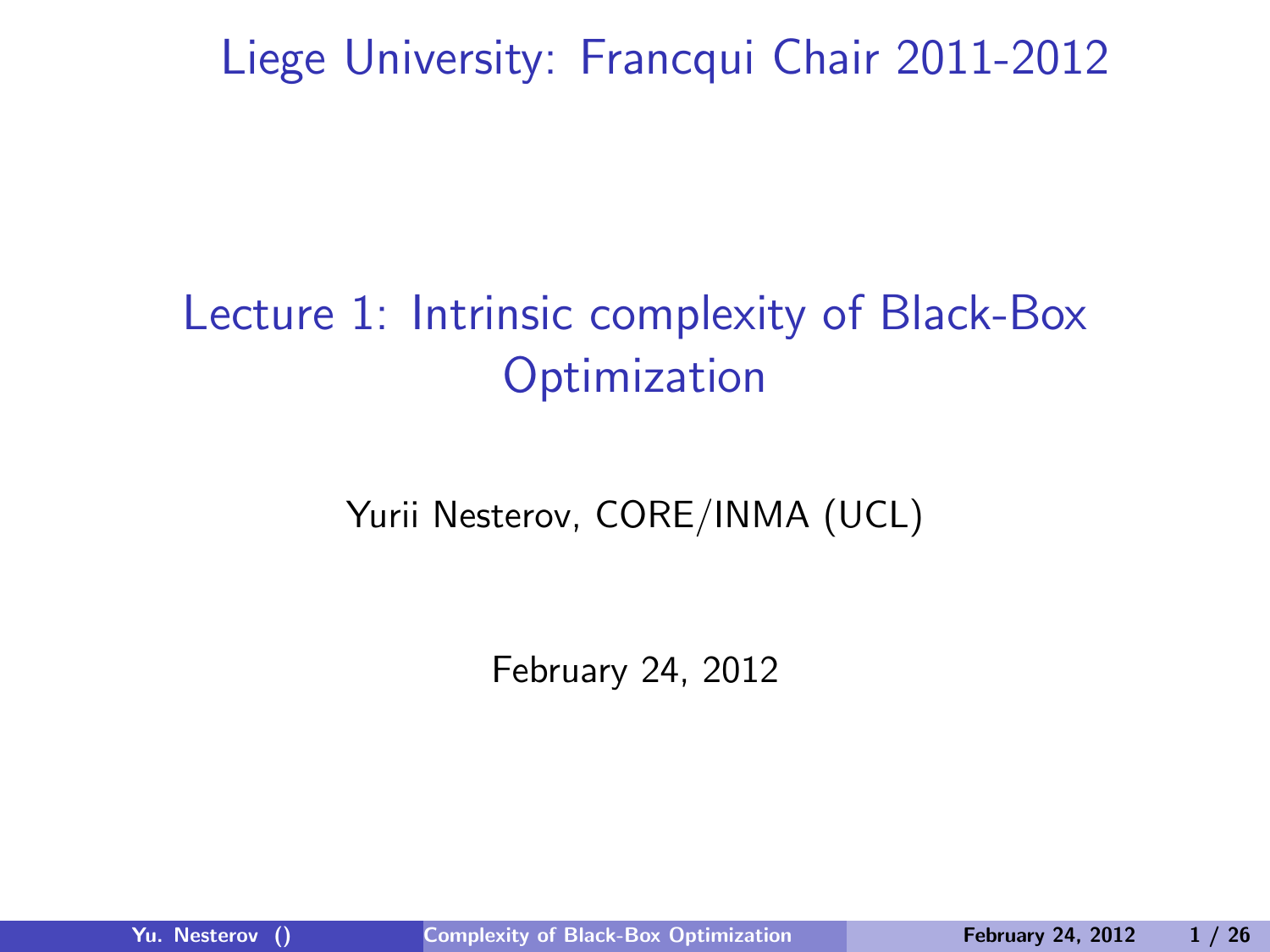# **Outline**

#### [Basic NP-hard problem](#page-3-0)

- [NP-hardness of some popular problems](#page-4-0)
- [Lower complexity bounds for Global Minimization](#page-7-0)
- [Nonsmooth Convex Minimization. Subgradient scheme.](#page-9-0)
- [Smooth Convex Minimization. Lower complexity bounds](#page-12-0)

#### [Methods for Smooth Minimization with Simple Constraints](#page-16-0)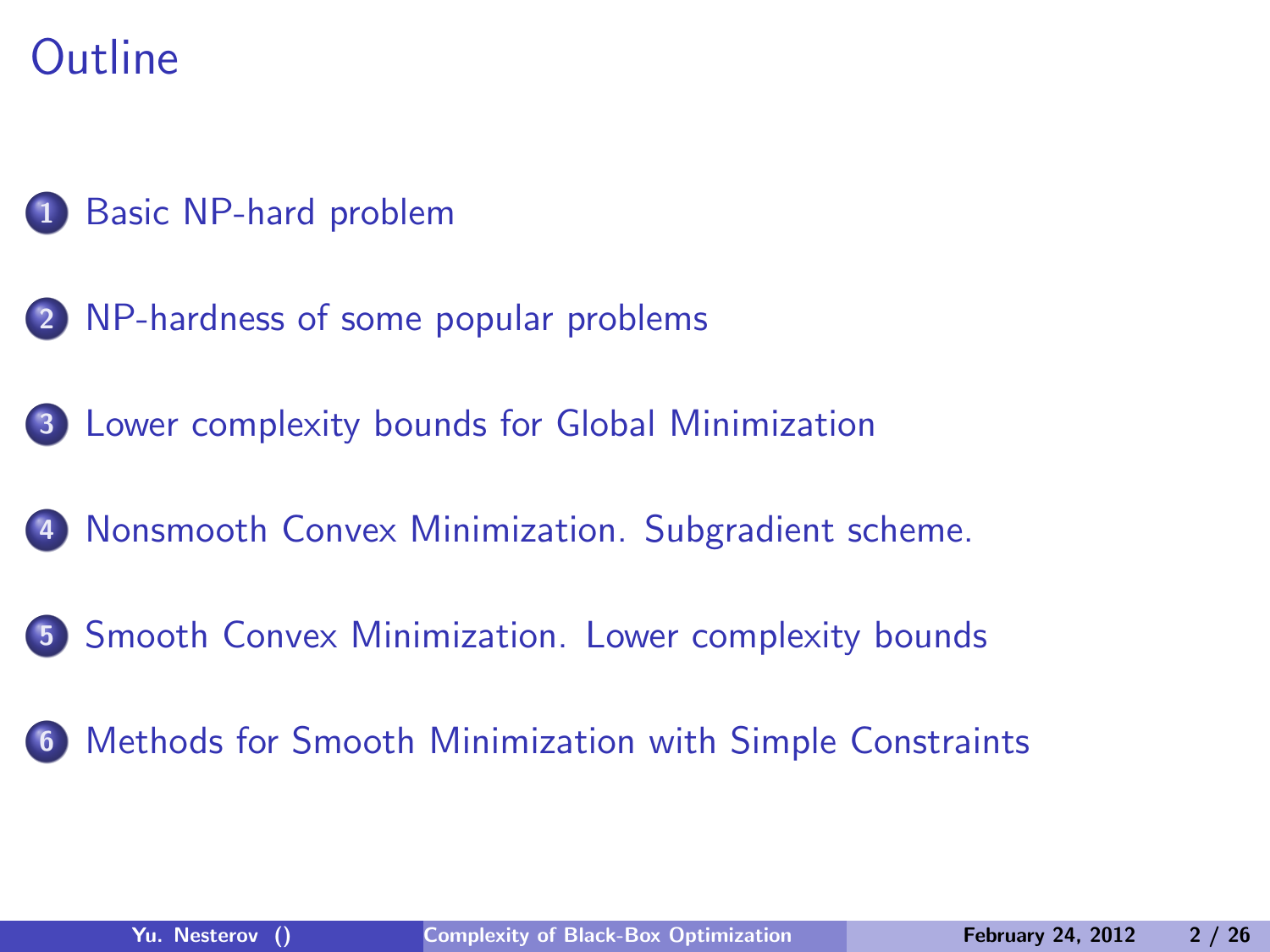# Standard Complexity Classes

Let data be coded in matrix A, and n be dimension of the problem.

#### Combinatorial Optimization

- NP-hard problems: 2<sup>n</sup> operations. Solvable in  $O(p(n)||A||)$ .
- Fully polynomial approximation schemes:  $O\left(\frac{p(n)}{\epsilon^k}\right)$  $\frac{\ln(n)}{\epsilon^k} \ln^{\alpha} \|A\|$ .
- Polynomial-time problems:  $O(p(n) \ln^{\alpha} ||A||)$ .

#### Continuous Optimization

Sublinear complexity:  $O\left(\frac{p(n)}{\epsilon^{\alpha}}\|A\|^{\beta}\right)$ ,  $\alpha, \beta > 0$ .

Polynomial-time complexity:  $O(p(n) \ln(\frac{1}{\epsilon} ||A||)).$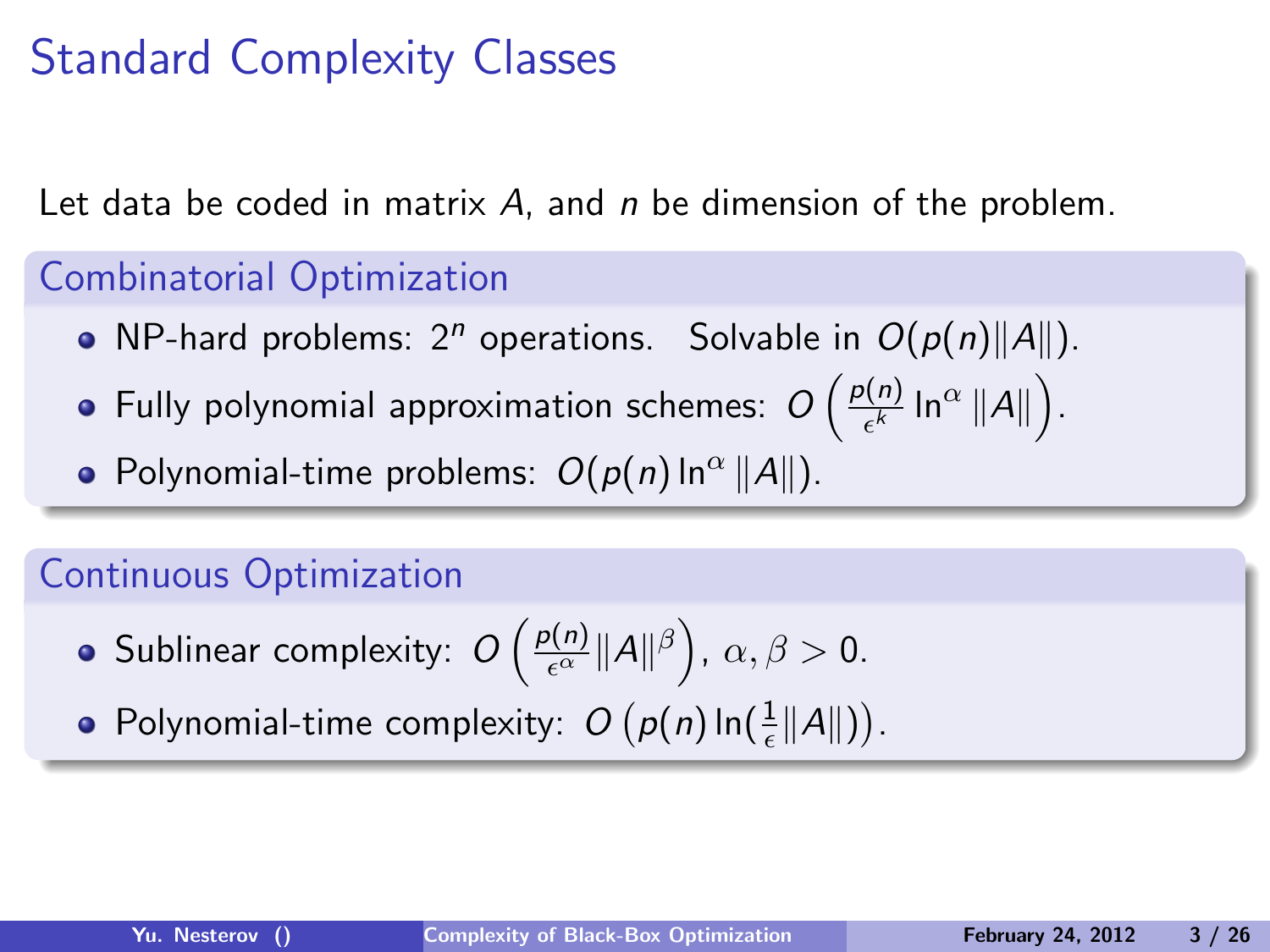## Basic NP-hard problem: Problem of stones

Given *n* stones of integer weights  $a_1, \ldots, a_n$ , decide if it is possible to divide them on two parts of equal weight.

#### Mathematical formulation

Find a Boolean solution  $x_i = \pm 1$ ,  $i = 1, \ldots, n$ , to a single linear equation  $\sum_{n=1}^{n}$  $i=1$  $a_i x_i = 0$ .

<span id="page-3-0"></span>Another variant:  $\sum^{n}$  $i=2$  $a_i x_i = a_1$ . **NB:** Solvable in  $O\left(\ln n \cdot \sum\limits_{i=1}^{n} \right)$  $i=1$  $|a_i|$  by FFT transform.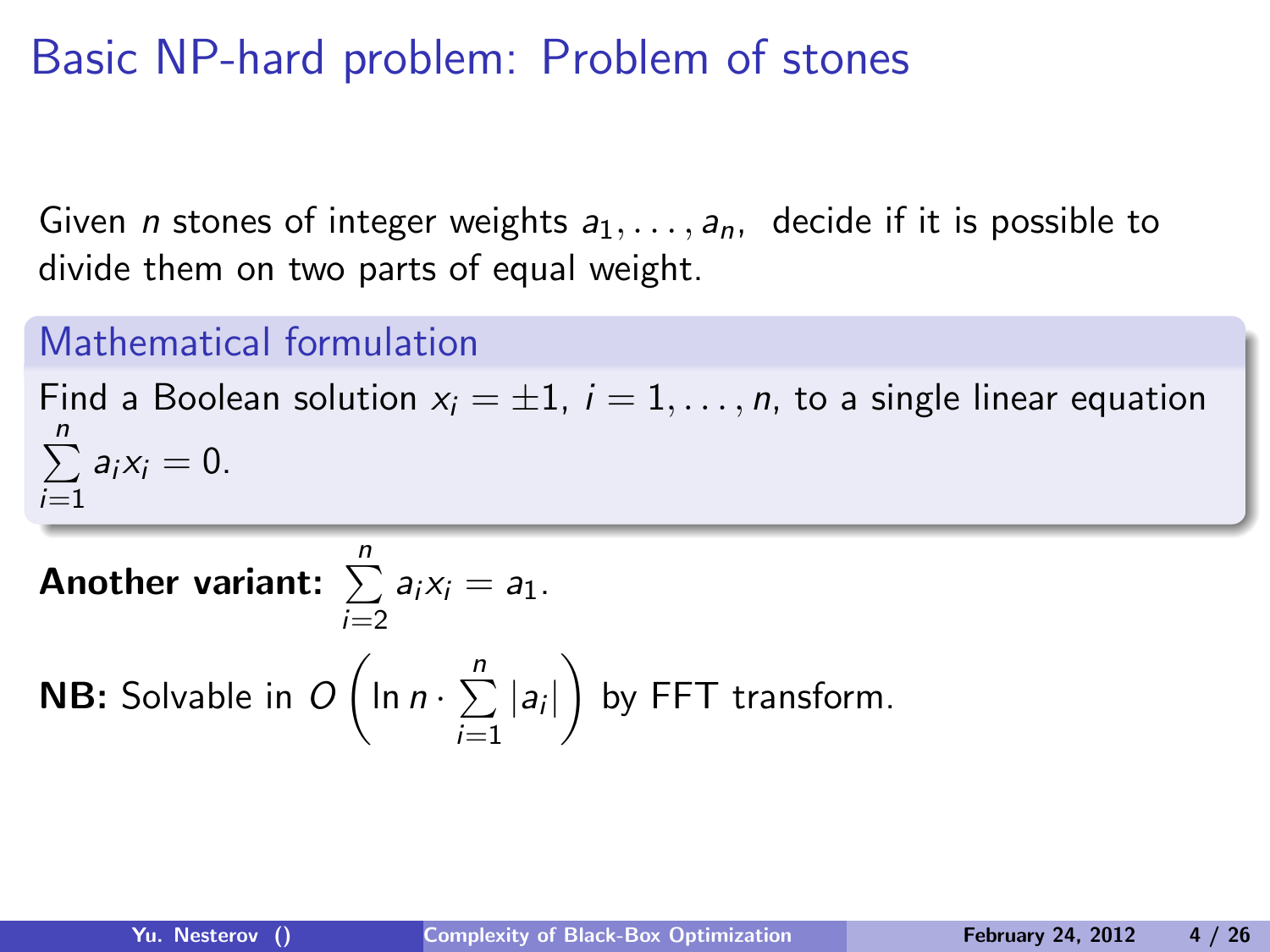Immediate consequence: quartic polynomial

Theorem: Minimization of quartic polynomial of n variables is NP-hard.

Proof: Consider the following function:

$$
f(x) = \sum_{i=1}^{n} x_i^4 - \frac{1}{n} \left( \sum_{i=1}^{n} x_i^2 \right)^2 + \left( \sum_{i=1}^{n} a_i x_i \right)^4 + (1 - x_1)^4.
$$

The first part is  $\langle A[x]^2,[x]^2\rangle$ , where  $A=I-\frac{1}{n}$  $\frac{1}{n}$ e<sub>n</sub>e $\frac{1}{n}$   $\succeq$  0 with  $Ae_n = 0$ , and  $[x]_i^2 = x_i^2$ ,  $i = 1, \ldots, n$ . Pn

Thus, 
$$
f(x) = 0
$$
 iff all  $x_i = \tau$ ,  $\sum_{i=1} a_i x_i = 0$ , and  $x_1 = 1$ .

<span id="page-4-0"></span>Corollary: Minimization of convex quartic polynomial over the unit sphere is NP-hard.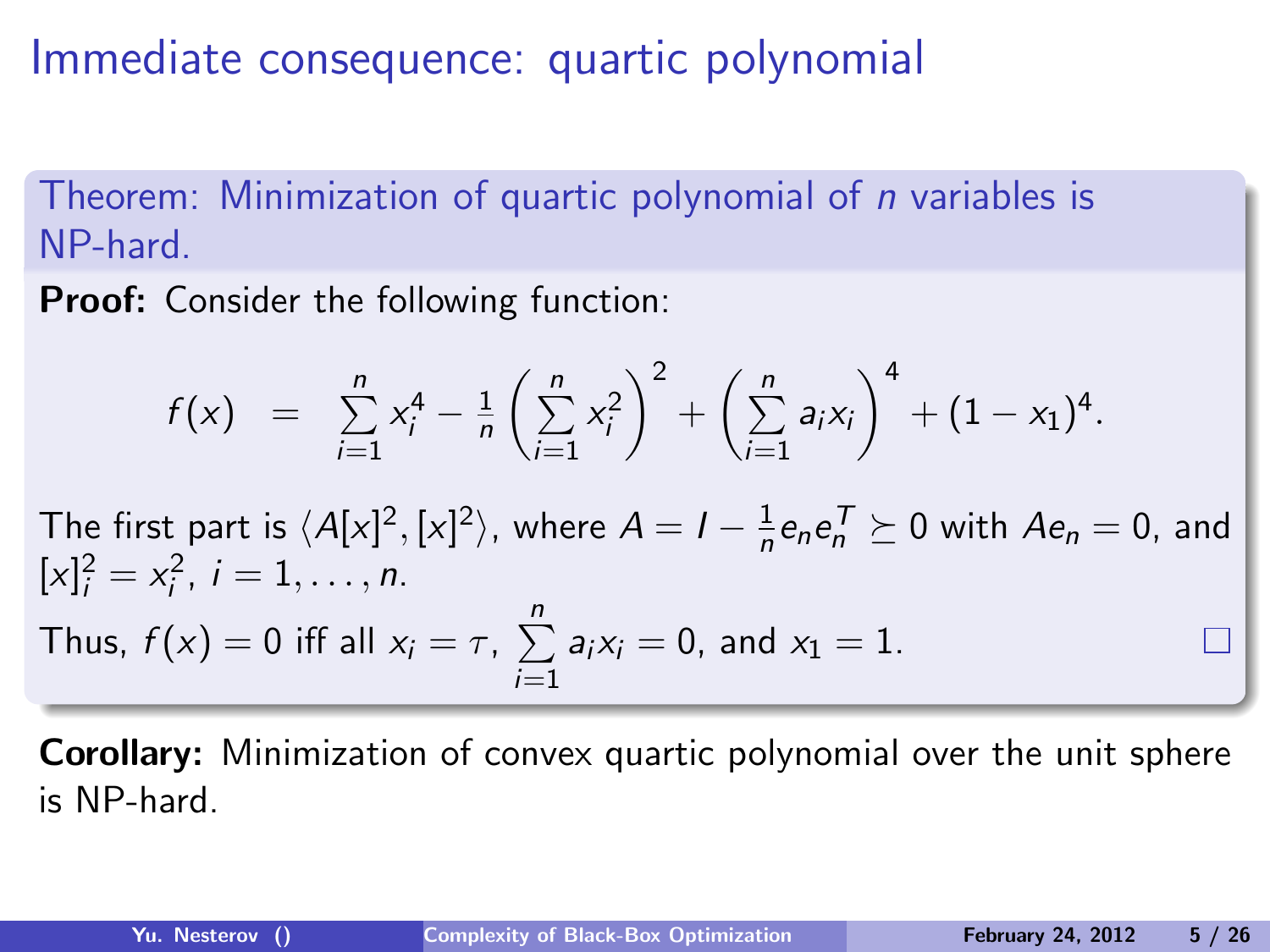# Nonlinear Optimal Control: NP-hard

**Problem:**  $\min_{u} \{ f(x(1)) : x' = g(x, u), 0 \le t \le 1, x(0) = x_0 \}.$ Consider  $g(x, u) = \frac{1}{n}x \cdot \langle x, u \rangle - u$ . **Lemma.** Let  $||x_0||^2 = n$ . Then  $||x(t)||^2 = n$ ,  $0 \le t \le 1$ . Proof. Consider  $\tilde{g}(x, u) = \left(\frac{xx^{\tau}}{\|x\|^2}\right)$  $\frac{x \times^T}{\|x\|^2} - I\Big)$   $u$  and let  $x' = \widetilde{g}(x,u).$  Then  $\langle x', x \rangle = \langle \left( \frac{xx^{\mathsf{T}}}{\|\mathbf{x}\|^2} \right)$  $\frac{xx^{\mathsf{T}}}{\|x\|^2} - I$   $u, x \rangle = 0$ .

Thus,  $\|x(t)\|^2 = \|x_0\|^2.$  Same is true for  $x(t)$  defined by  $g$ . **Note:** We have enough degrees of freedom to put  $x(1)$  at any position of the sphere.

**Hence**, our problem is:  $\min\{f(y): ||y||^2 = n\}.$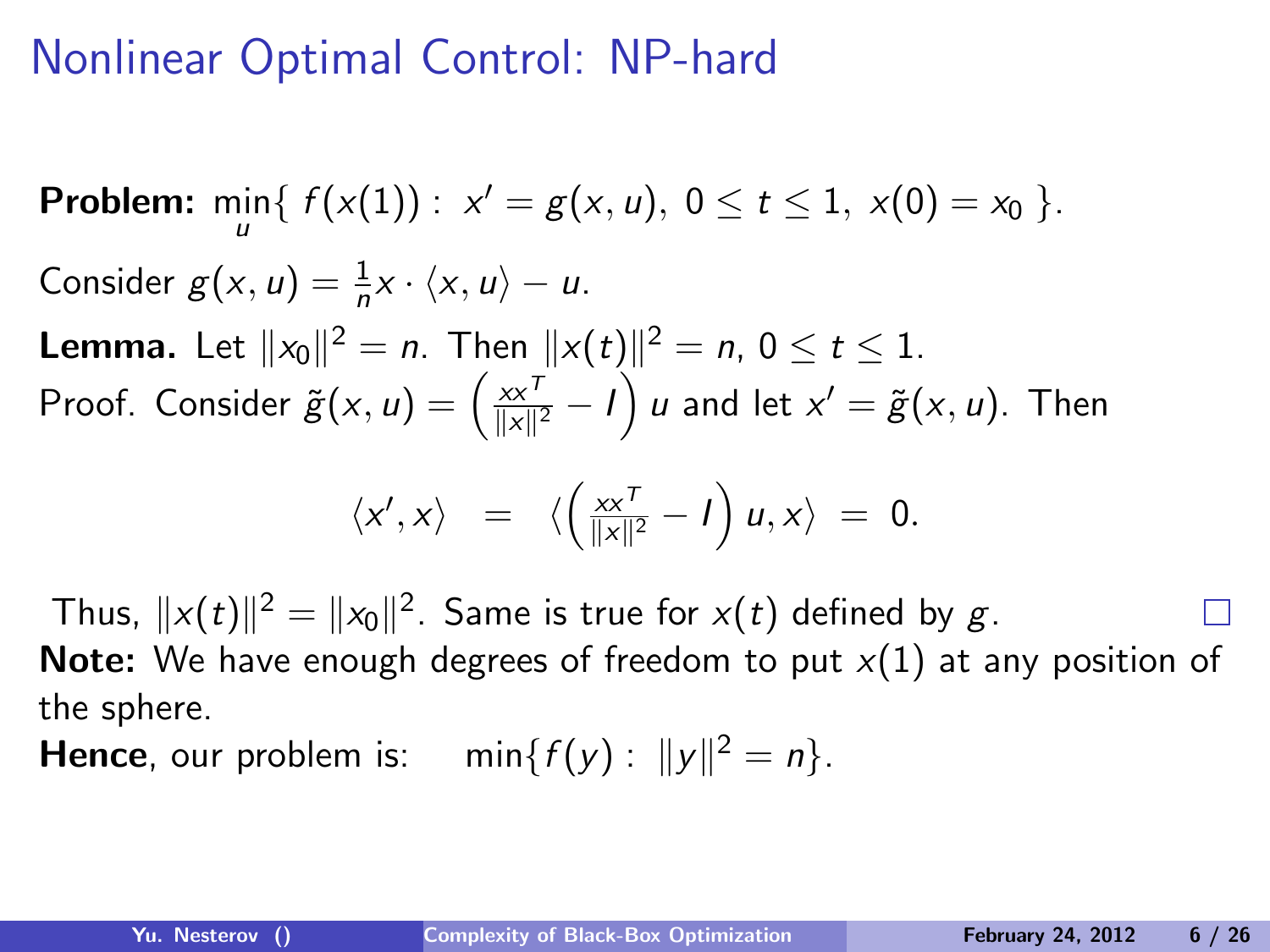Descent direction of nonsmooth nonconvex function Consider  $\phi(x) = \left(1 - \frac{1}{\gamma}\right)$  $\frac{1}{\gamma}$  max |x<sub>i</sub>| – min |x<sub>i</sub>| + | $\langle a, x \rangle$ |, where  $a \in \mathsf{Z}_+^n$  and  $\gamma \stackrel{\rm def}{=} \sum\limits_{}^n$  $i=1$  $a_i \geq 1$ . Clearly,  $\phi(0) = 0$ . **Lemma.** It is NP-hard to decide if  $\phi(x) < 0$  for some  $x \in R^n$ . **Proof:** 1. Assume that  $\sigma \in R^n$  with  $\sigma_i = \pm 1$  satisfies  $\langle a, \sigma \rangle = 0$ . Then  $\phi(\sigma)=-\frac{1}{\gamma}<0.$ 2. Assume  $\phi(x) < 0$  and  $\max_{1 \leq i \leq n} |x_i| = 1$ . Denote  $\delta = |\langle a, x \rangle|$ . Then  $|x_i| > 1 - \frac{1}{\gamma} + \delta$ ,  $i = 1, \ldots, n$ . Denoting  $\sigma_i = \text{sign} x_i$ , we have  $\sigma_i x_i > 1 - \frac{1}{\gamma} + \delta$ . Therefore,  $|\sigma_i - x_i| = 1 - \sigma_i x_i < \frac{1}{\gamma} - \delta$ , and we conclude that  $|\langle a, \sigma \rangle| \leq |\langle a, x \rangle| + |\langle a, \sigma - x \rangle| \leq \delta + \gamma \max_{1 \leq i \leq n} |\sigma_i - x_i|$  $\langle (1-\gamma)\delta+1 \leq 1.$ 

Since  $a \in \mathbb{Z}^n$ , this is possible iff  $\langle a, \sigma \rangle = 0$ .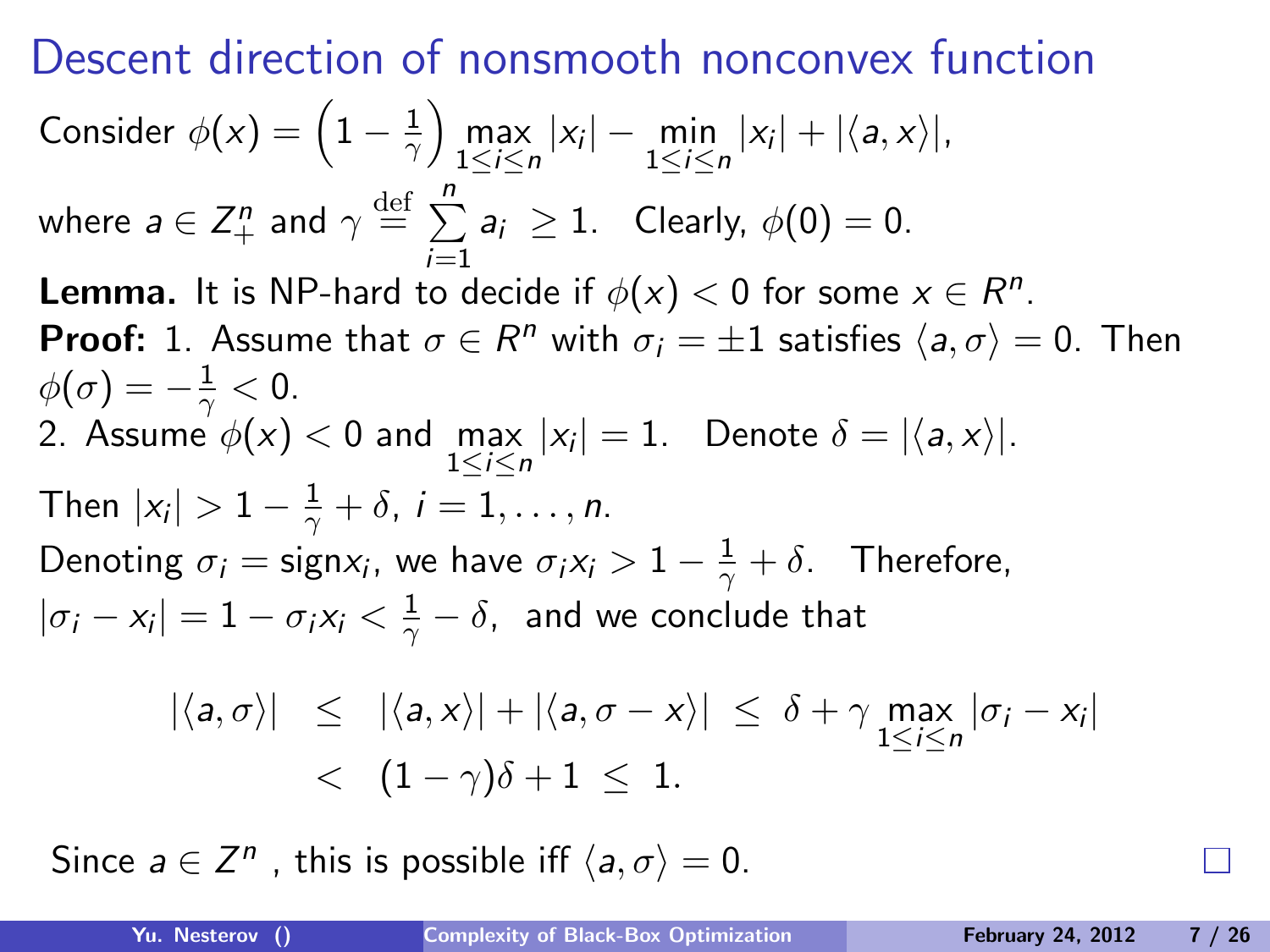### Black-box optimization

Oracle: Special unit for computing function value and derivatives at test points. (0-1-2 order.)

**Analytic complexity:** Number of calls of oracle, which is necessary (sufficient) for solving any problem from the class.

(Lower/Upper complexity bounds.)

**Solution:**  $\epsilon$ -approximation of the minimum.

Resisting oracle: creates the worst problem instance for a particular method.

- Starts from "empty" problem.
- Answers must be compatible with the description of the problem class.
- <span id="page-7-0"></span>• The bad problem is created after the method stops.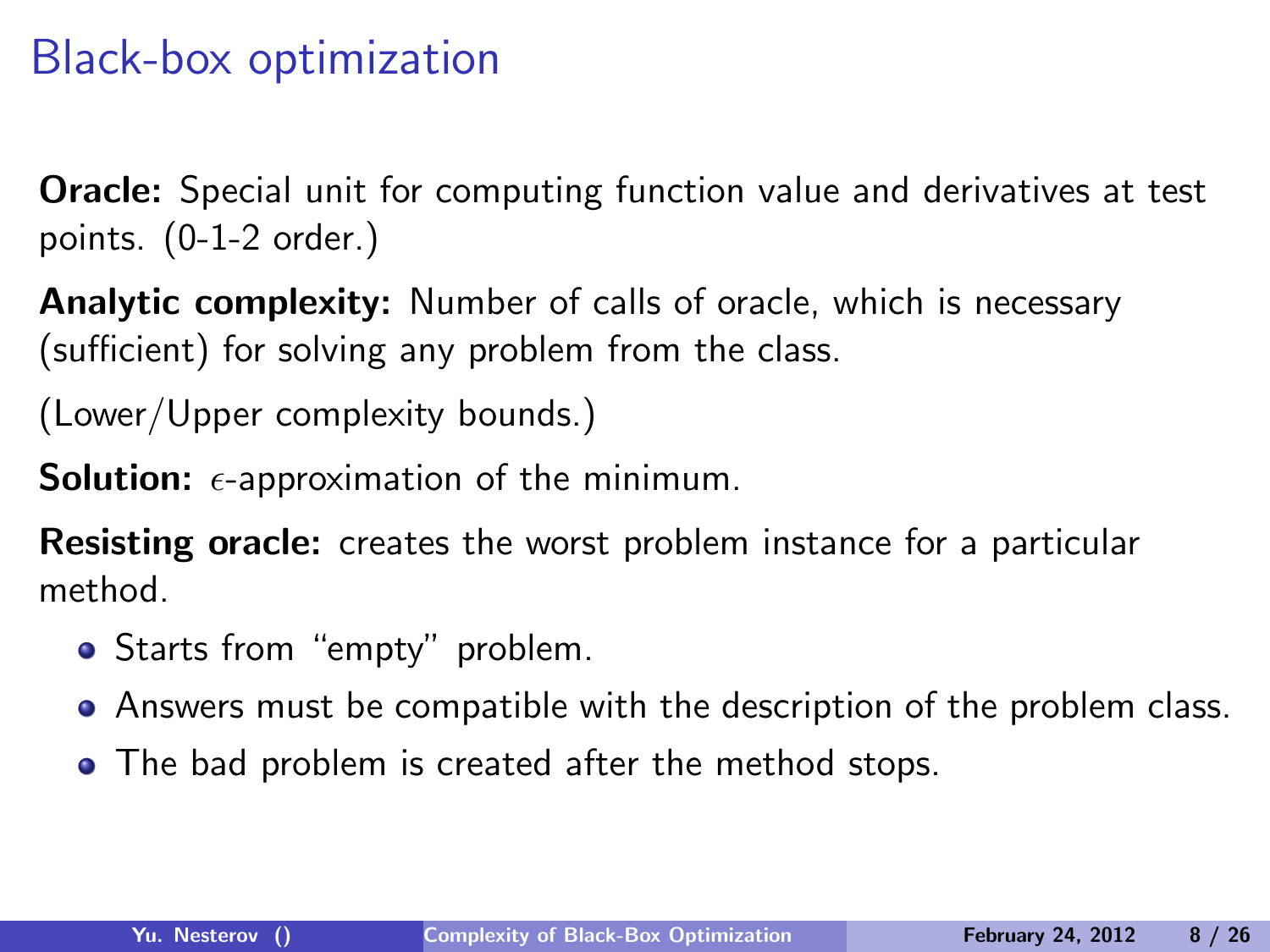### Bounds for Global Minimization

**Problem:** 
$$
f^* = \min_x \{f(x) : x \in B_n\}
$$
,  $B_n = \{x \in R^n : 0 \le x \le e_n\}$ .  
\n**Problem Class:**  $|f(x) - f(y)| \le L||x - y||_{\infty} \forall x, y \in B_n$ .  
\n**Oracle:**  $f(x)$  (zero order).  
\n**Goal:** Find  $\bar{x} \in B_n$ :  $f(\bar{x}) - f^* \le \epsilon$ .  
\n**Theorem:**  $N(\epsilon) \ge (\frac{L}{2\epsilon})^n$ .  
\n**Proof.** Divide  $B_n$  on  $p^n I_{\infty}$ -balls of radius  $\frac{1}{2p}$ .  
\n*Resisting oracle: at each test point reply*  $f(x) = 0$ .

Assume,  $N < p^n$ . Then,  $\exists$  ball with no questions. Hence, we can take  $f^* = -\frac{L}{2}$  $\frac{L}{2\rho}$ . Hence,  $\epsilon \geq \frac{L}{2\rho}$  $rac{L}{2p}$ .

Corollary: Uniform Grid method is worst-case optimal.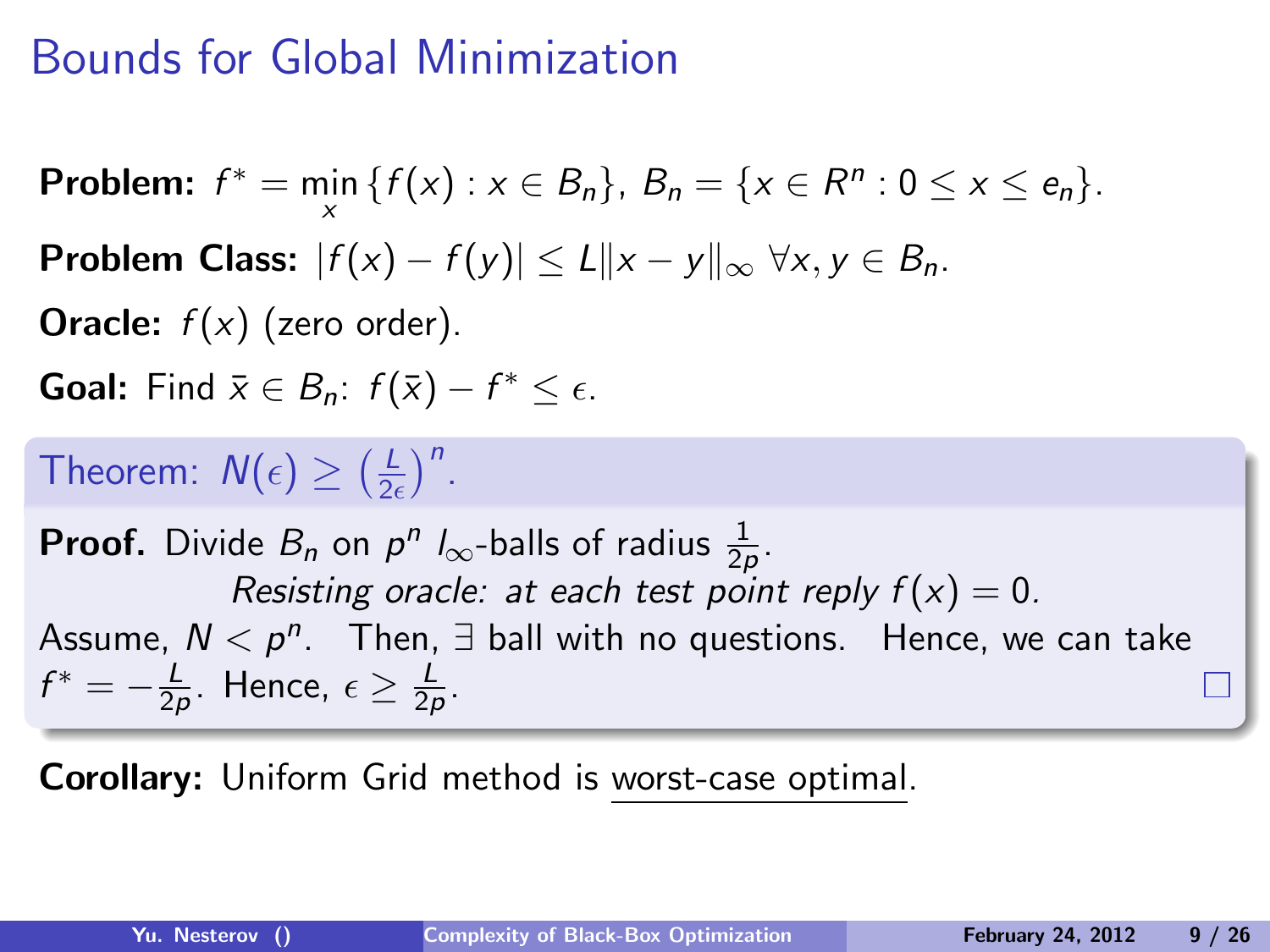# Nonsmooth Convex Minimization (NCM)

**Problem:**  $f^* = \min_{x} \{ f(x) : x \in Q \}$ , where

 $Q \subseteq R^n$  is a convex set:  $x, y \in Q \Rightarrow [x, y] \in Q$ . It is simple.

 $\bullet$   $f(x)$  is a sub-differentiable convex function:

<span id="page-9-0"></span>
$$
f(y) \geq f(x) + \langle f'(x), y - x \rangle, \quad x, y \in Q,
$$

for certain subgradient  $f'(x) \in R^n$ .

Oracle:  $f(x)$ ,  $f'(x)$  (first order).

**Solution:**  $\epsilon$ -approximation in function value.

Main inequality:  $\langle f'(x), x - x^* \rangle \ge f(x) - f^* \ge 0, \forall x \in Q$ .

NB: Anti-subgradient decreases the distance to the optimum.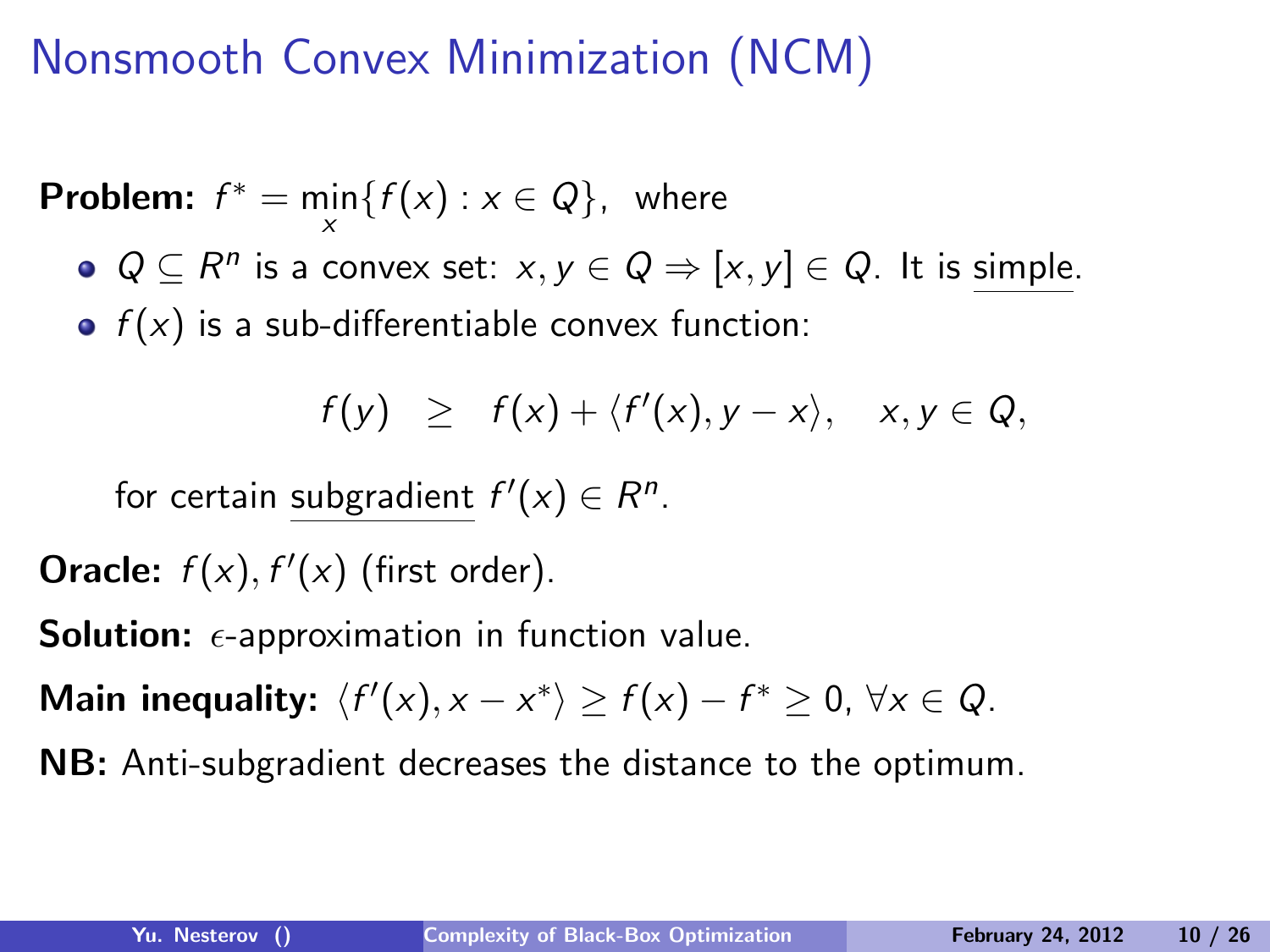## NCM: Lower Complexity Bounds

. Let  $Q \equiv \{ ||x|| \leq 2R \}$  and  $x^{k+1} \in x^0 + \text{Lin}\{f'(x^0), \ldots, f'(x^k)\}.$ Consider the function  $f_m(x) = L \max_{1 \le i \le m} x_i + \frac{\mu}{2}$  $\frac{\mu}{2} \|x\|^2$  with  $\mu = \frac{L}{Rm^2}$  $rac{L}{Rm^{1/2}}$ . From the problem:  $\min_{\tau} (L\tau + \frac{\mu m}{2})$  $\left(\frac{2m}{2}\tau^2\right)$ , we get

$$
\tau_*=-\frac{L}{\mu m}=-\frac{R}{m^{1/2}},\;f^*_m=-\frac{L^2}{2\mu m}=-\frac{LR}{m^{1/2}},\;||x^*||^2=m\tau_*^2=R^2.
$$

**NB:** If  $x^0 = 0$ , then after k iterations we can keep  $x_i = 0$  for  $i > k$ . Lipschitz continuity:  $f_{k+1}(x^k) - f_{k+1}^* \ge -f_{k+1}^* = \frac{LR}{(k+1)^k}$  $\frac{LR}{(k+1)^{1/2}}$ . Strong convexity:  $f_{k+1}(x^{k}) - f_{k+1}^{*} \geq -f_{k+1}^{*} = \frac{L^{2}}{2(k+1)^{2}}$  $\frac{L^2}{2(k+1)\cdot\mu}$ .

Both lower bounds are exact!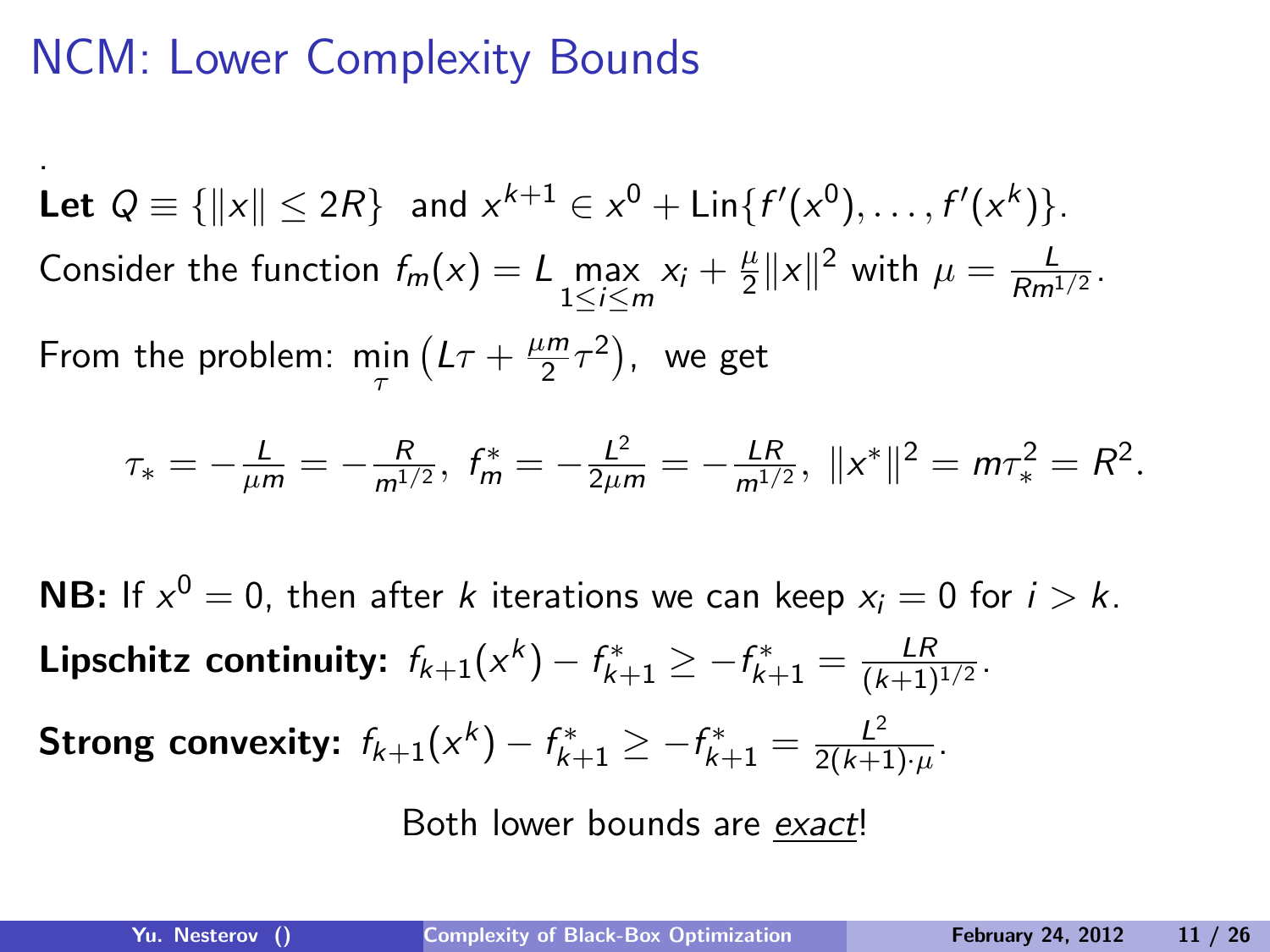# Subgradient Method

Problem: 
$$
\min_{x \in Q} \{f(x) : g(x) \le 0\},
$$
  
\nwhere *Q* is a closed convex set, and convex  $f, g \in C_L^{0,0}(Q)$ .  
\nMethod If  $\frac{g(x^k)}{\|g'(x^k)\|} > h$  then **a**)  $x^{k+1} = \pi_Q \left(x^k - \frac{g(x^k)}{\|g'(x^k)\|^2}g'(x^k)\right)$ ,  
\nelse **b**)  $x^{k+1} = \pi_Q \left(x^k - \frac{h}{\|f'(x^k)\|}f'(x^k)\right)$ .  
\nDenote  $f_N^* = \min_{0 \le k \le N} \{f(x^k) : k \in \mathbf{b}\}$ . Let  $N = N_a + N_b$ .  
\n**Theorem:** If  $N > \frac{1}{h^2} ||x^0 - x^*||^2$ , then  $f_N^* - f^* \le hL$ .  $(h = \frac{\epsilon}{L})$ .  
\nProof: Denote  $r_k = ||x^k - x^*||$ .  
\n**a)**:  $r_{k+1}^2 - r_k^2 \le -\frac{2g(x^k)}{||g'(x^k)||^2} \langle g'(x^k), x^k - x^* \rangle + \frac{g^2(x^k)}{||g'(x^k)||^2} \le -h^2$ .  
\n**b)**:  $r_{k+1}^2 - r_k^2 \le -\frac{2h(f'(x^k), x^k - x^*)}{||f'(x^k)||} + h^2 \le -\frac{2h}{L} (f(x^k) - f^*) + h^2$ .  
\nThus,  $N_b \frac{2h}{L} (f_N^* - f^*) \le r_0^2 + h^2 (N_b - N_a) = r_0^2 + h^2 (2N_b - N)$ .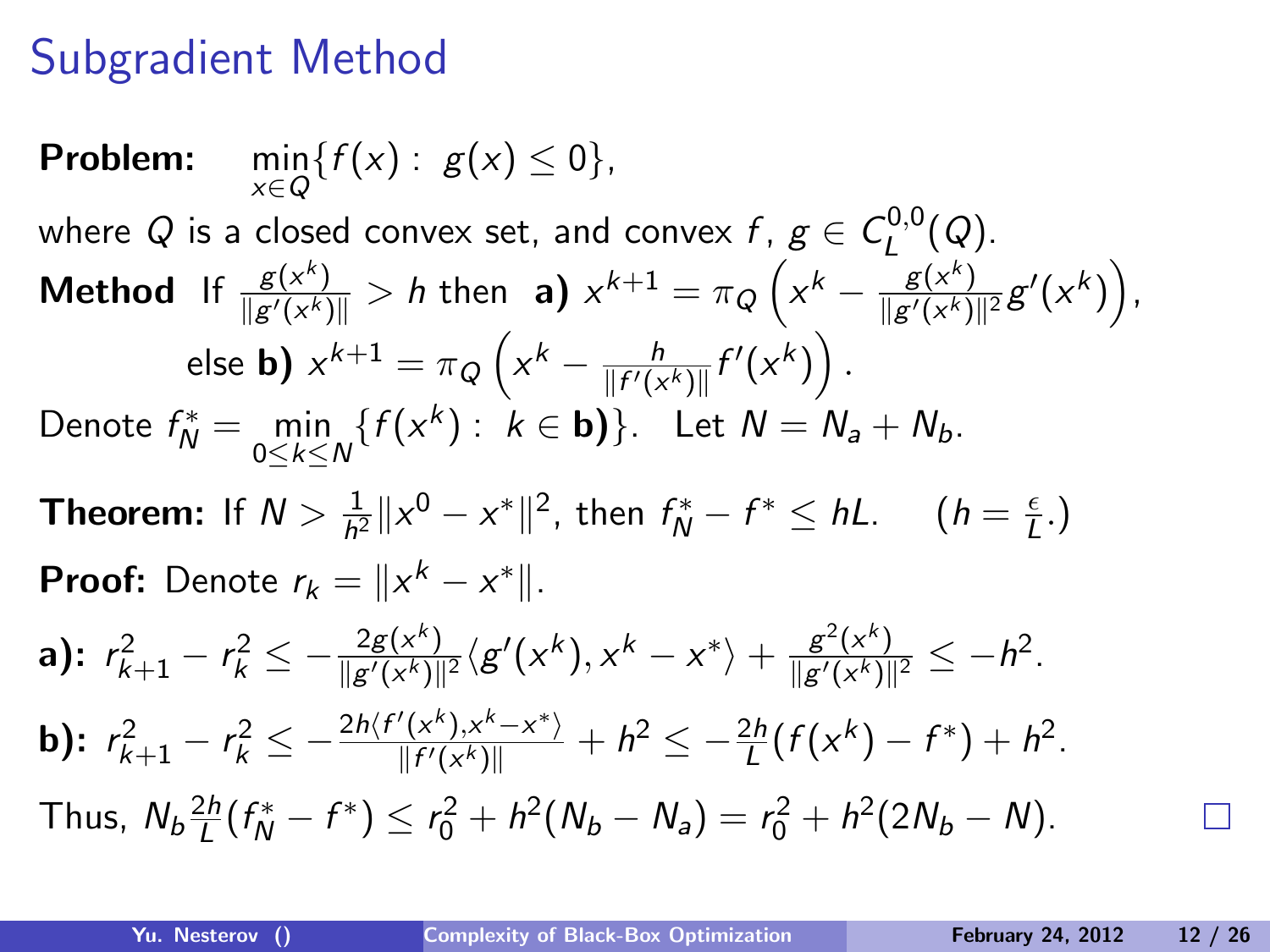# Smooth Convex Minimization (SCM)

Lipschitz-continuous gradient:  $||f'(x) - f'(y)|| \le L||x - y||$ . **Geometric interpretation:** for all  $x, y \in \text{dom } F$  we have

<span id="page-12-0"></span>
$$
0 \leq f(y) - f(x) - \langle f'(x), y - x \rangle
$$
  
= 
$$
\int_{0}^{1} \langle f'(x + \tau(y - x) - f'(x), y - x \rangle) dt \leq \frac{1}{2} ||x - y||^{2}.
$$

**Sufficient condition:**  $0 \le f''(x) \le L \cdot I_n$ ,  $x \in \text{dom } f$ .

Equivalent definition:

 $f(y) \geq f(x) + \langle f'(x), y - x \rangle + \frac{1}{2l}$  $\frac{1}{2L}||f'(x)-f'(y)||^2$ . **Hint:** Prove first that  $f(x) - f^* \geq \frac{1}{24}$  $\frac{1}{2L} ||f'(x)||^2$ .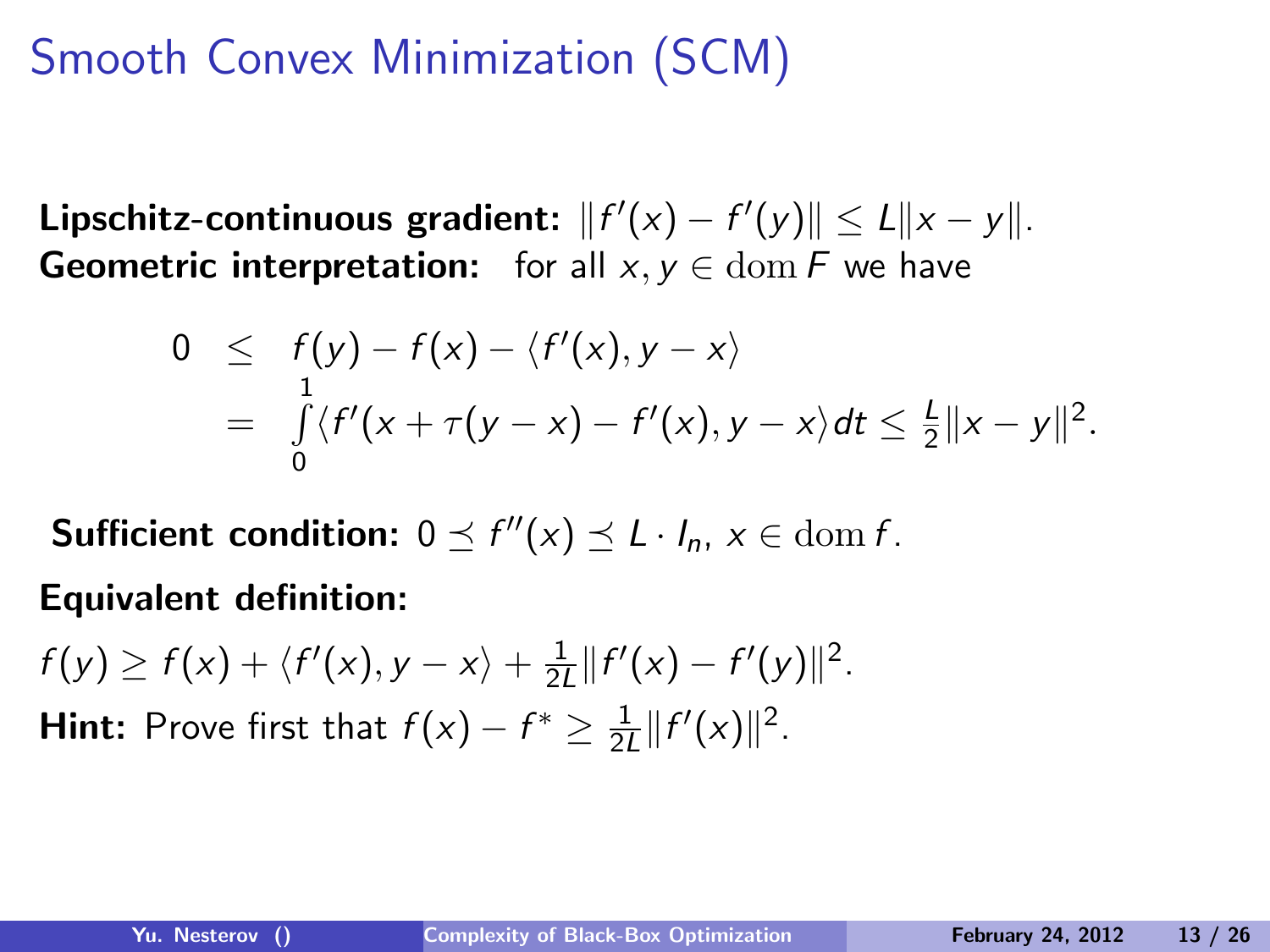## SCM: Lower complexity bounds

Consider the family of functions 
$$
(k \le n)
$$
:  
\n
$$
f_k(x) = \frac{1}{2} \left[ x_1^2 + \sum_{i=1}^{k-1} (x_i - x_{i+1})^2 + x_k^2 \right] - x_1 \equiv \frac{1}{2} \langle A_k x, x \rangle - x_1.
$$
\nLet  $R_k^n = \{x \in R^n : x_i = 0, i > k\}$ . Then  $f_{k+p}(x) = f_k(x), x \in R_k^n$ .  
\nClearly,  $0 \le \langle A_k h, h \rangle \le h_1^2 + \sum_{i=1}^{k-1} 2(h_i^2 + h_{i+1}^2) + h_k^2 \le 4 ||h||^2$ ,  
\n
$$
A_k = \begin{pmatrix} 2 & -1 & 0 \\ -1 & 2 & -1 \\ 0 & -1 & 2 \\ \cdots & \cdots & \cdots \\ 0 & -1 & 2 \end{pmatrix} \begin{matrix} k \text{ lines} \\ k \text{ lines} \\ k \text{ lines} \\ 0 \\ -1 \end{matrix}
$$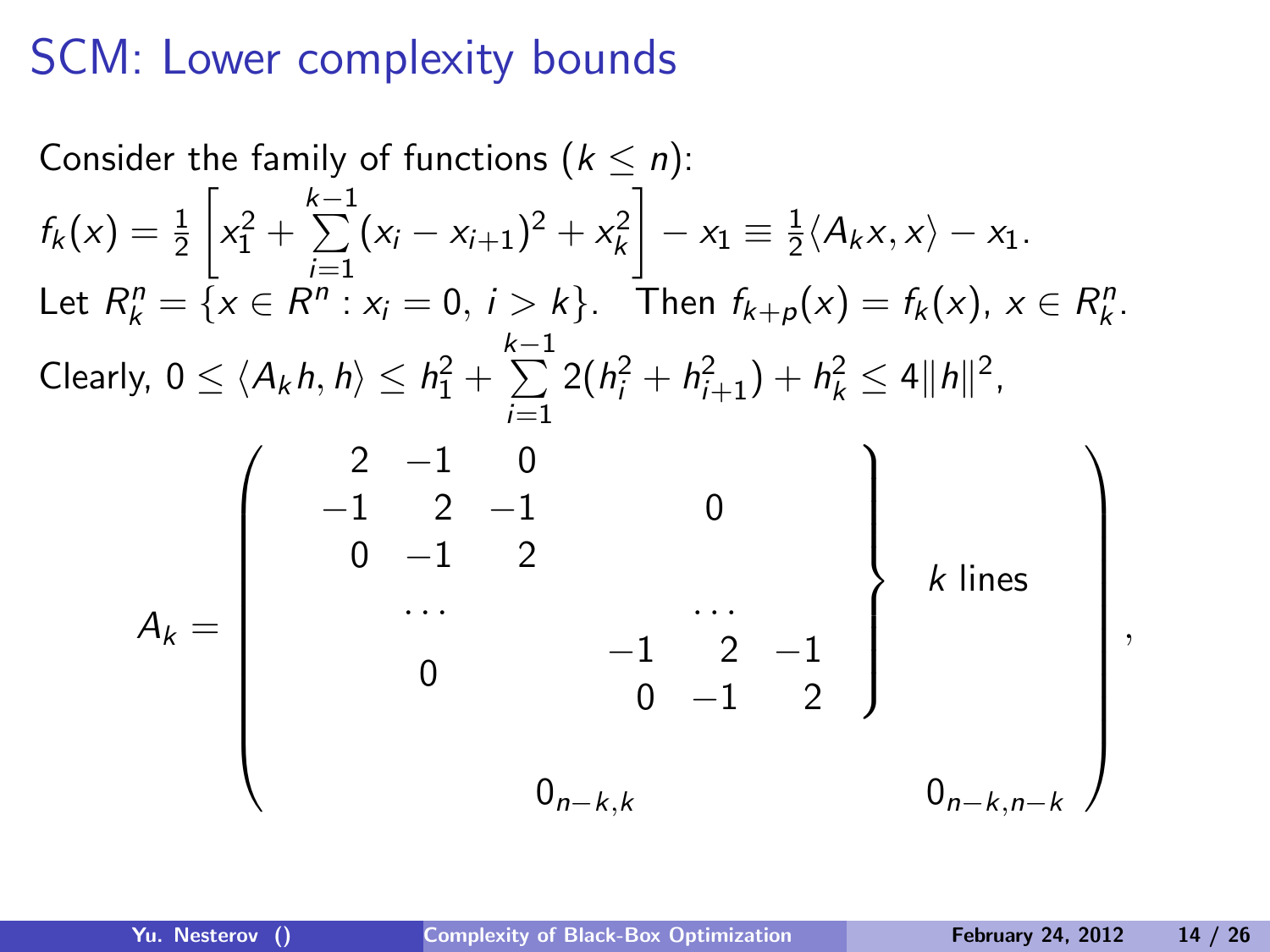Hence, 
$$
A_k x = e_1
$$
 has the solution  $\bar{x}_i^k = \begin{cases} \frac{k+1-i}{k+1}, & 1 \le i \le k, \\ 0, & i > k. \end{cases}$   
\nThus  $f_k^* = \frac{1}{2} \langle A_k \bar{x}^k, \bar{x}^k \rangle - \langle e_1, \bar{x}^k \rangle = -\frac{1}{2} \langle e_1, \bar{x}^k \rangle = -\frac{k}{2(k+1)},$  and  $|| \bar{x}^k ||^2 = \sum_{i=1}^k \left( \frac{k+1-i}{k+1} \right)^2 = \frac{1}{(k+1)^2} \sum_{i=1}^k i^2 = \frac{k(2k+1)}{6(k+1)}$ .  
\nLet  $x^0 = 0$  and  $p \le n$  is fixed.  
\n**Lemma.** If  $x^k \in \mathcal{L}_k$   $\stackrel{\text{def}}{=} \text{Lin}\{f'_p(x^0), \ldots, f'_p(x^{k-1})\}$ , then  $\mathcal{L}_k \subseteq R_k^n$ .  
\n**Proof:**  $x^0 = 0 \in R_0^n$ ,  $f'_p(0) = -e_1 \in R_1^n \Rightarrow x^1 \in R_1^n$ ,  $f'_p(x_1) \in R_2^n$ ,  $\Box$   
\n**Corollary 1:**  $f_p(x^k) = f_k(x^k) \ge f_k^*$ .  
\n**Corollary 2:** Take  $p = 2k + 1$ . Then  $\frac{f_p(x^k) - f_p^*}{\sum_{i=1}^k \sum_{j=1}^k \frac{2k+1}{(k+1)(4k+3)}} = \frac{3}{\sqrt{25}}$ .

$$
\frac{f_p(x^k) - f_p^*}{L\|x^0 - \bar{x}^p\|^2} \ge \left[ -\frac{k}{2(k+1)} + \frac{2k+1}{2(2k+2)} \right] / \left[ \frac{(2k+1)(4k+3)}{3(k+1)} \right] = \frac{3}{4(2k+1)(4k+3)}.
$$
  

$$
\|x^k - \bar{x}^p\|^2 \ge \sum_{i=k+1}^{2k+1} (\bar{x}_i^{2k+1})^2 = \frac{(2k+3)(k+2)}{24(k+1)} \ge \frac{1}{8} \|\bar{x}^p\|^2.
$$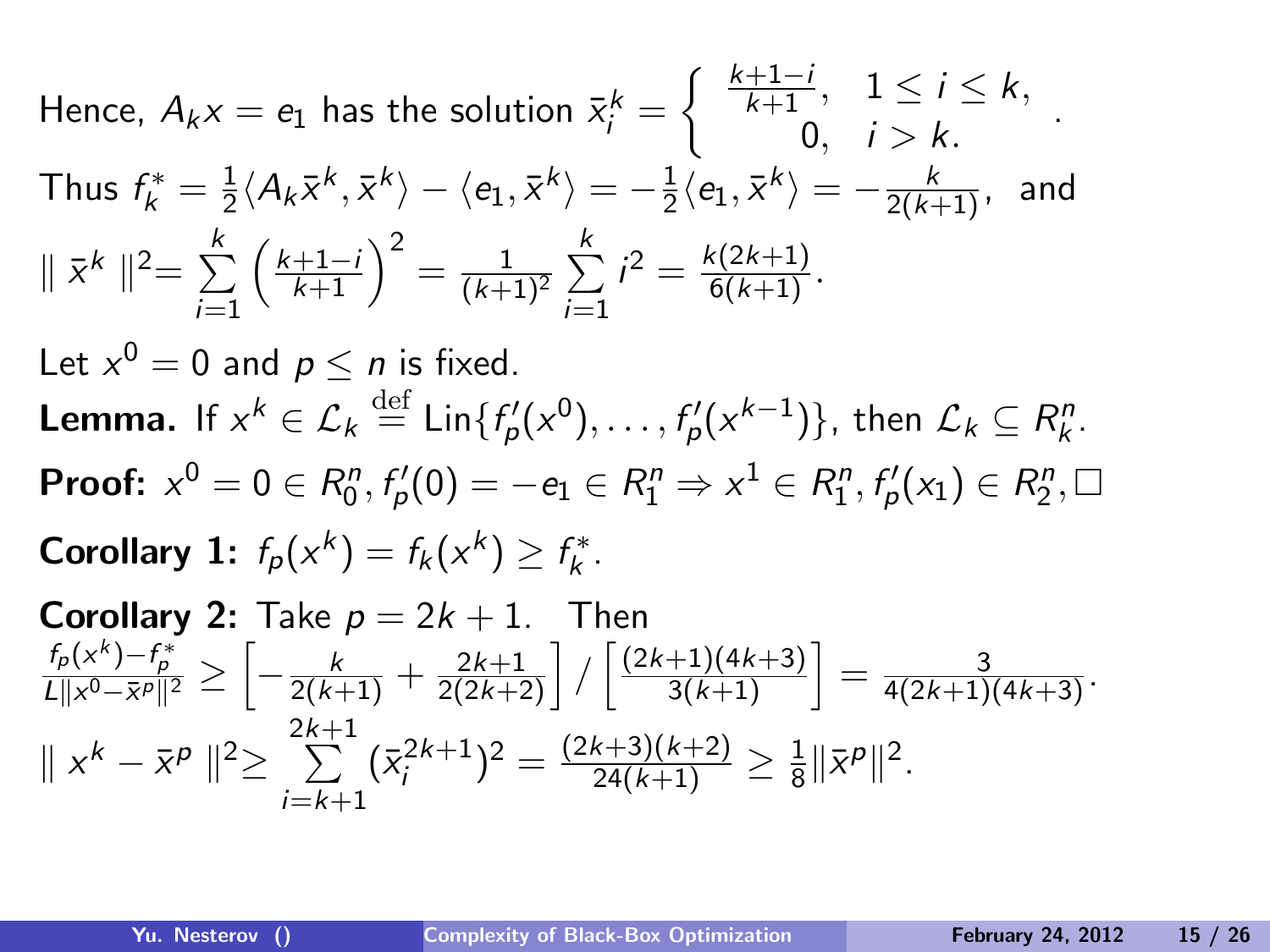### Some remarks

**1.** The rate of convergence of any Black-Box gradient methods as applied to  $f\in \mathcal{C}^{1,1}$  cannon be high than  $O(\frac{1}{k^2})$  $\frac{1}{k^2}$ .

2. We cannot guarantee any rate of convergence in the argument.

**3.** Let 
$$
A = LL^T
$$
 and  $f(x) = \frac{1}{2} \langle Ax, x \rangle - \langle b, x \rangle$ . Then  

$$
f(x) - f^* = \frac{1}{2} ||L^T x - d||^2, \text{ where } d = L^T x^*.
$$

Thus, the residual of the linear system  $L^{\mathcal{T}} x = b$  cannot be decreased faster than with the rate  $O(\frac{1}{k})$  $\frac{1}{k}$ (provided that we are allowed to multiply by L and  $L^T$ .)

4. Optimization problems with nontrivial linear equality constraints cannot be solved faster than with the rate  $O(\frac{1}{k})$  $\frac{1}{k}$ ).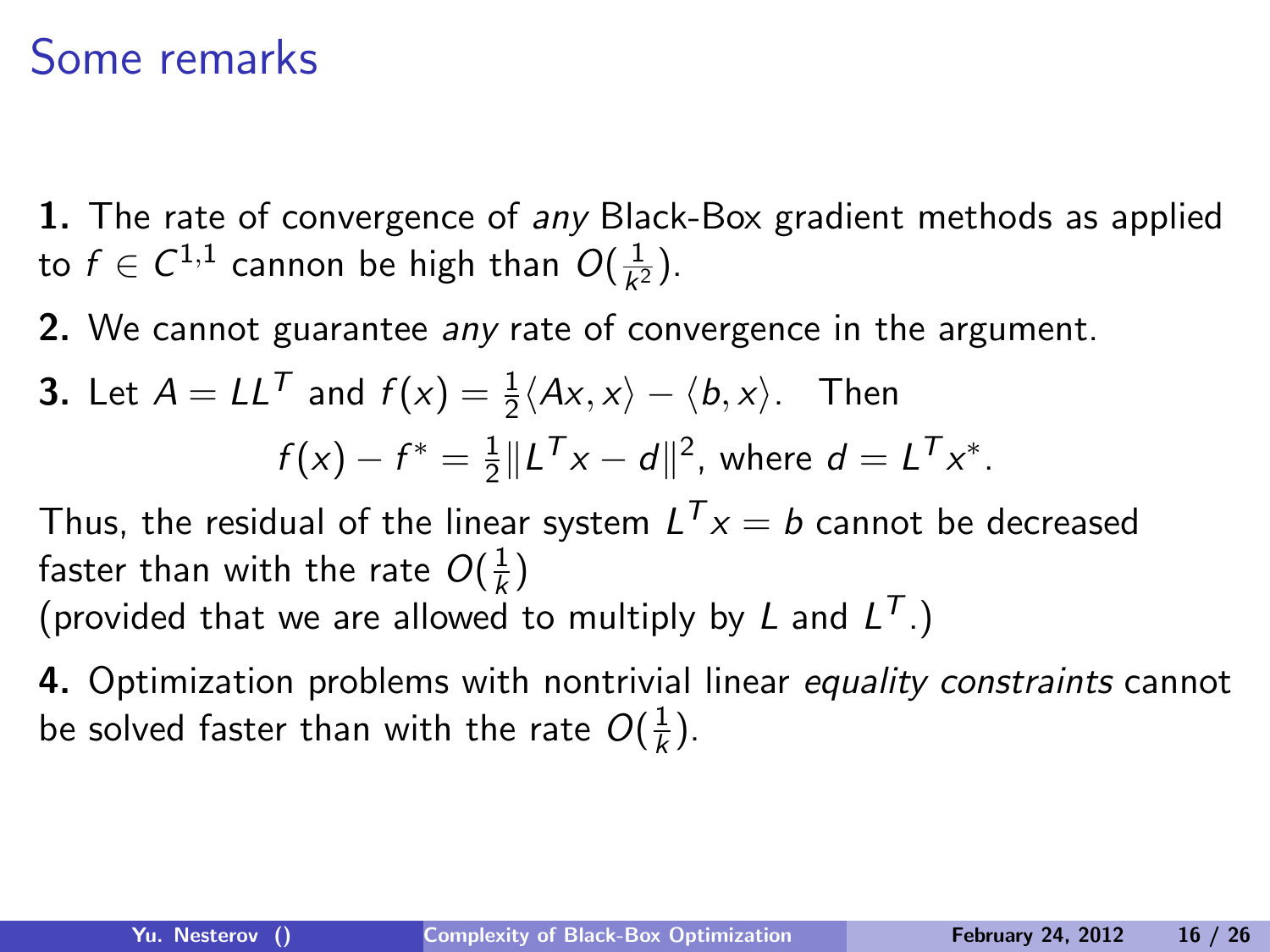# Methods for Smooth Minimization with Simple Constraints

**Consider the problem:**  $\min_{x} \{f(x) : x \in Q\},\$ 

where convex  $f \in \mathcal{C}^{1,1}_I$  $L^{(1,1)}(Q)$ , and  $Q$  is a simple closed convex set (allows projections).

#### **Gradient mapping:** for  $M > 0$  define  $T_M(x) = \arg\min_{y \in Q} [f(x) + \langle f'(x), y - x \rangle + \frac{M}{2}]$  $\frac{M}{2}$ ||x – y||<sup>2</sup>]. If  $M > L$ , then  $f(\mathcal{T}_M(x)) \leq f(x) + \langle f'(x), \mathcal{T}_M(x) - x \rangle + \frac{M}{2}$  $\frac{M}{2}||x - \mathcal{T}_M(x)||^2$ . Reduced gradient:  $g_M(x) = M \cdot (x - T_M(x))$ .

<span id="page-16-0"></span>Since 
$$
\langle f'(x) + M(T_M(x) - x), y - T_M(x) \rangle \ge 0
$$
 for all  $y \in Q$ ,  
\n
$$
f(x) - f(T_M(x)) \ge \frac{M}{2} ||x - T_M(x)||^2 = \frac{1}{2M} ||g_M(x)||^2, \quad (\to 0)
$$
\n
$$
f(y) \ge f(x) + \langle f'(x), T_M(x) - x \rangle + \langle f'(x), y - T_M(x) \rangle
$$
\n
$$
\ge f(T_M(x)) - \frac{1}{2M} ||g_M(x)||^2 + \langle g_M(x), y - T_M(x) \rangle.
$$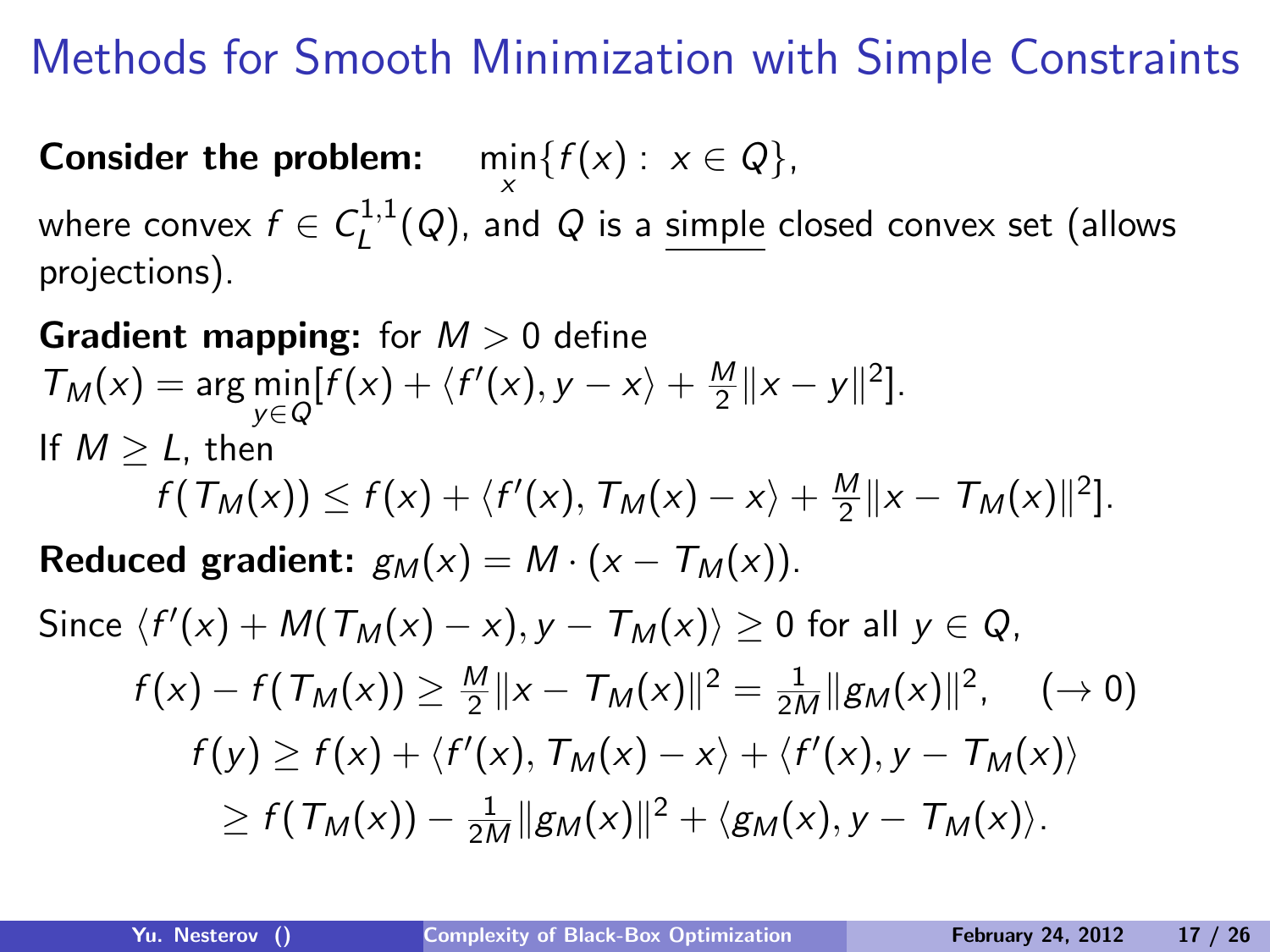# Primal Gradient Method (PGM)

Main scheme:  $x^0 \in Q$ ,  $x^{k+1} = T_L(x^k)$ ,  $k \ge 0$ . Primal interpretation:  $x^{k+1} = \pi_Q (x^k - \frac{1}{L})$  $\frac{1}{L}f'(x^k)$ . Rate of convergence.  $f(x^k) - f(x^{k+1}) \geq \frac{1}{2k}$  $\frac{1}{2L} \|g_L(x^k)\|^2$ .  $f(T_L(x)) - f^* \leq \frac{1}{2l}$  $\frac{1}{2L}\Vert g_L(x)\Vert^2 + \langle g_L(x),\, \mathcal{T}_L(x) - x^* \rangle$  $\leq \frac{1}{21}$  $\frac{1}{2L}(\|g_L(x)\| + LR)^2 - \frac{L}{2}$  $\frac{L}{2}R^2$ . Hence,  $\left\| g_L(\mathsf{x}) \right\| \geq \left[ 2 L(f(\mathcal{T}_L(\mathsf{x})) - f^*) + L^2 R^2 \right]^{1/2} - LR$  $=\frac{2L(f(T_L(x))-f^*)}{\sqrt{2L(f(T_L(x))}-f^*)^2}$  $\frac{2L(t(L(x)) - t^*)}{[2L(f(T_L(x)) - t^*) + L^2R^2]^{1/2} + LR} \geq \frac{c}{R}$  $\frac{c}{R} \cdot (f(T_L(x)) - f^*)$ . Thus,  $f(x^k) - f(x^{k+1}) \geq \frac{c^2}{LR^2} (f(x^{k+1}) - f^*)^2$ . Similar situation:  $a'(t) = -a^2(t) \Rightarrow a(t) \approx \frac{1}{t}$  $\frac{1}{t}$ . **Conclusion:** PGM converges as  $O(\frac{1}{k})$  $\frac{1}{k}$ ). This is far from the lower complexity bounds.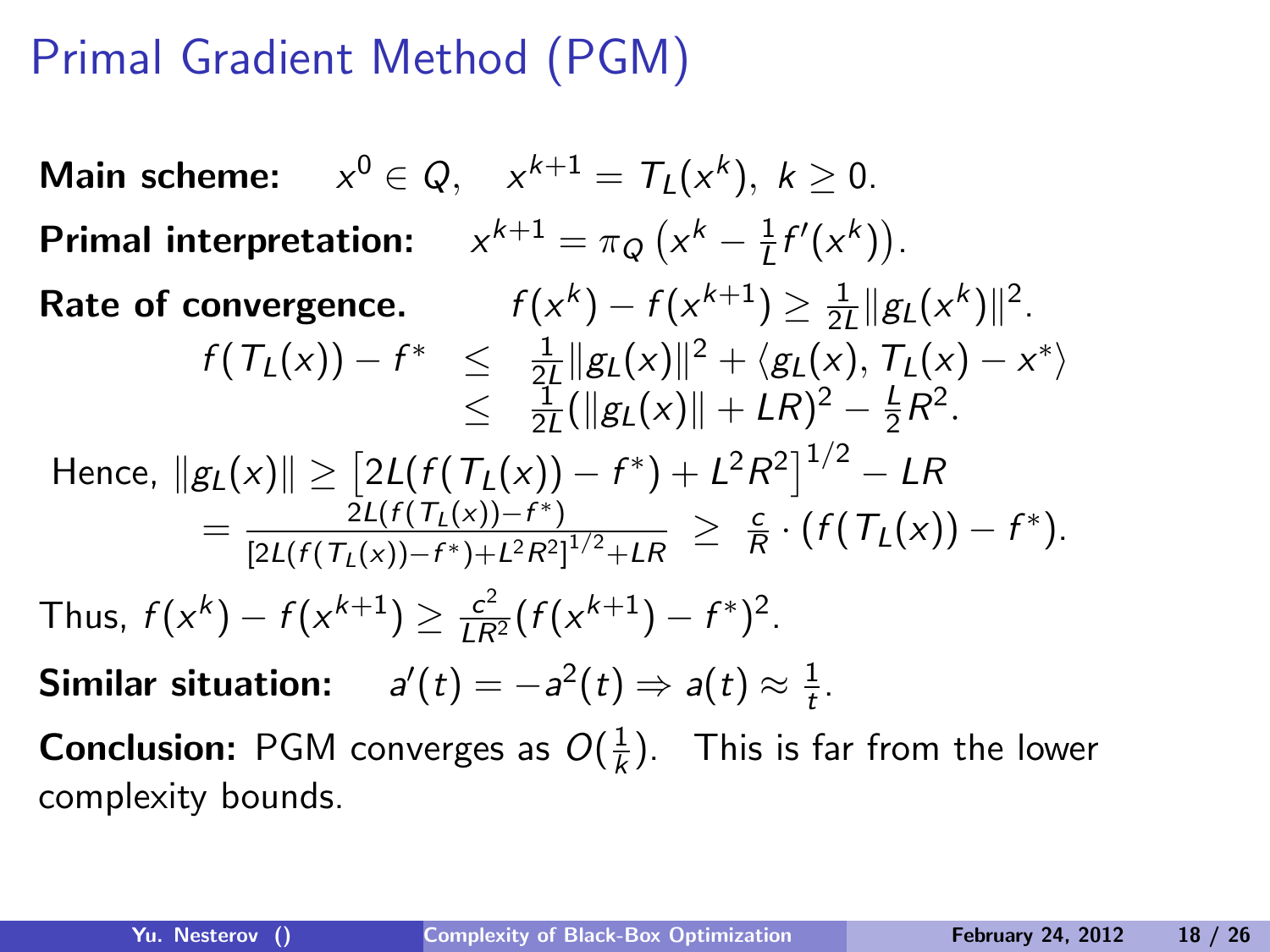# Dual Gradient Method (DGM)

**Model:** Let 
$$
\lambda_i^k \geq 0
$$
,  $i = 0, ..., k$ , and  $S_k \stackrel{\text{def}}{=} \sum_{i=0}^k \lambda_i^k$ . Then  
\n $S_k f(y) \geq \mathcal{L}_{\lambda^k}(y) \stackrel{\text{def}}{=} \sum_{i=0}^k \lambda_i^k [f(x^i) + \langle f'(x^i), y - x^i \rangle], y \in Q$ .  
\n**Our method:**  $x^{k+1} = \arg \min_{y \in Q} \{ \psi_k(y) \stackrel{\text{def}}{=} \mathcal{L}_{\lambda^k}(y) + \frac{M}{2} ||y - x^0||^2 \}$ .  
\nLet us choose  $\lambda_i^k \equiv 1$  and  $M = L$ . We prove by induction  
\n
$$
(*): F_k^* \stackrel{\text{def}}{=} \sum_{i=0}^k f(y^i) \leq \psi_k^* \stackrel{\text{def}}{=} \min_{y \in Q} \psi_k(y)
$$
.  $(\leq (k+1)f^* + \frac{L}{2}R^2)$   
\n1.  $k = 0$ . Then  $y^0 = T_L(x^0)$ .  
\n2. Assume (\*) is true for some  $k \geq 0$ . Then  
\n
$$
\psi_{k+1}^* = \min_{y \in Q} [\psi_k(y) + f(x^k) + \langle f'(x^k), y - x^k \rangle]
$$
  
\n
$$
\geq \min_{y \in Q} [\psi_k^* + \frac{L}{2} ||y - x^k||^2 + f(x^k) + \langle f'(x^k), y - x^k \rangle].
$$
  
\nWe can take  $y^{k+1} = T_L(x_k)$ . Thus,  $\frac{1}{k+1} \sum_{i=0}^k f(y^i) \leq f^* + \frac{LR^2}{2(k+1)}$ .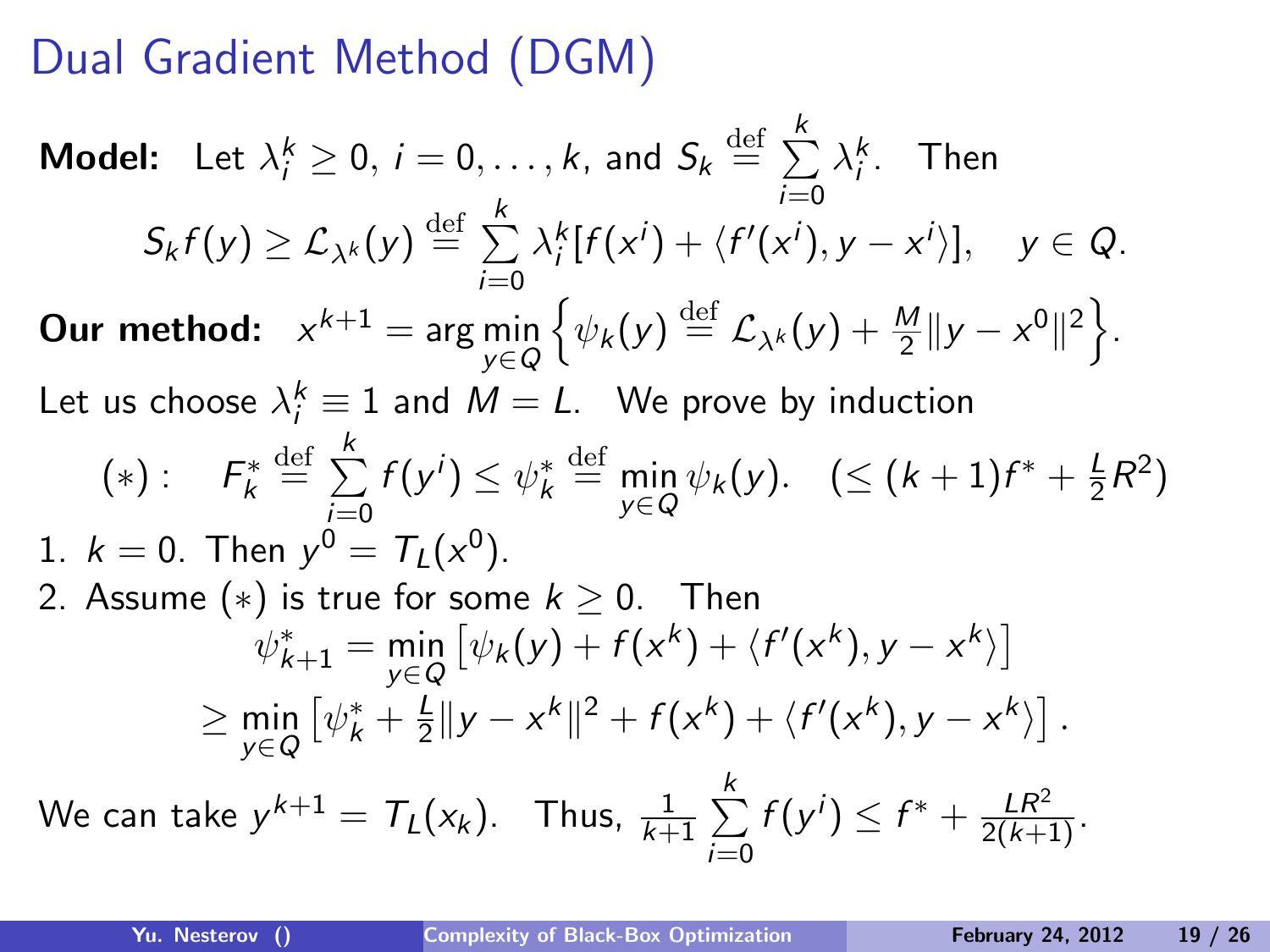1. Dual gradient method works with the *model* of the objective function.

**2.** The minimizing sequence  $\{y^k\}$  is not necessary for the algorithmic scheme. We can generate it if necessary.

**3**. Both primal and dual method have the same rate of convergence  $O(\frac{1}{k})$  $\frac{1}{k}$ ). It is not optimal.

May be we can combine them in order to get a better rate?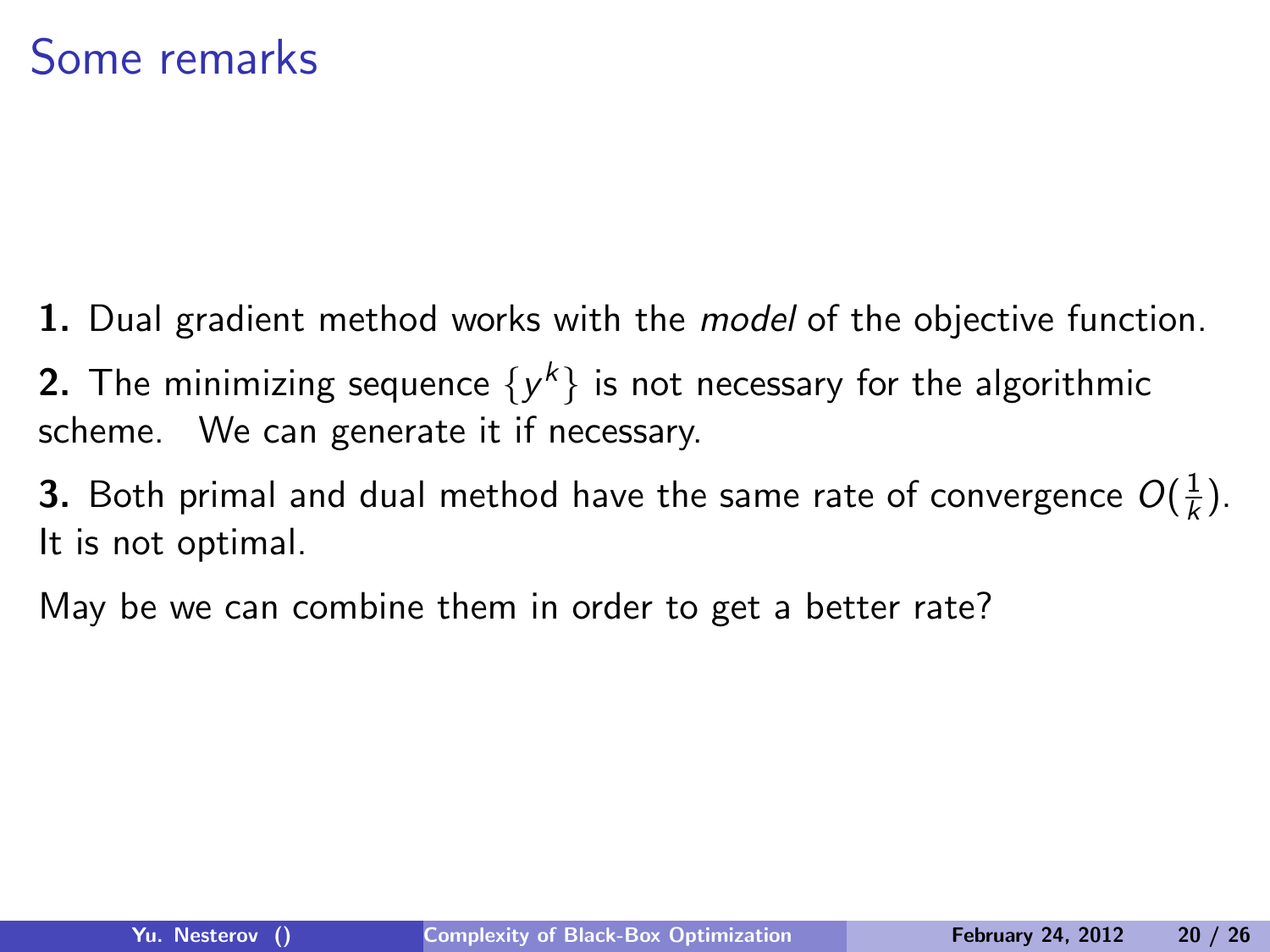# Comparing PGM and DGM

#### Primal Gradient method

- Monotonically improves the current state using the local model of the objective.
- **.** Interpretation: Practitioners, industry.

#### Dual Gradient Method

- The main goal is to construct a model of the objective.
- If is updated by a new experience collected around the predicted test points  $(x_k)$ .
- Practical verification of the advices  $(y_k)$  is not essential for the procedure.
- **o Interpretation:** Science.

**Hint:** Combination of theory and practice should give better results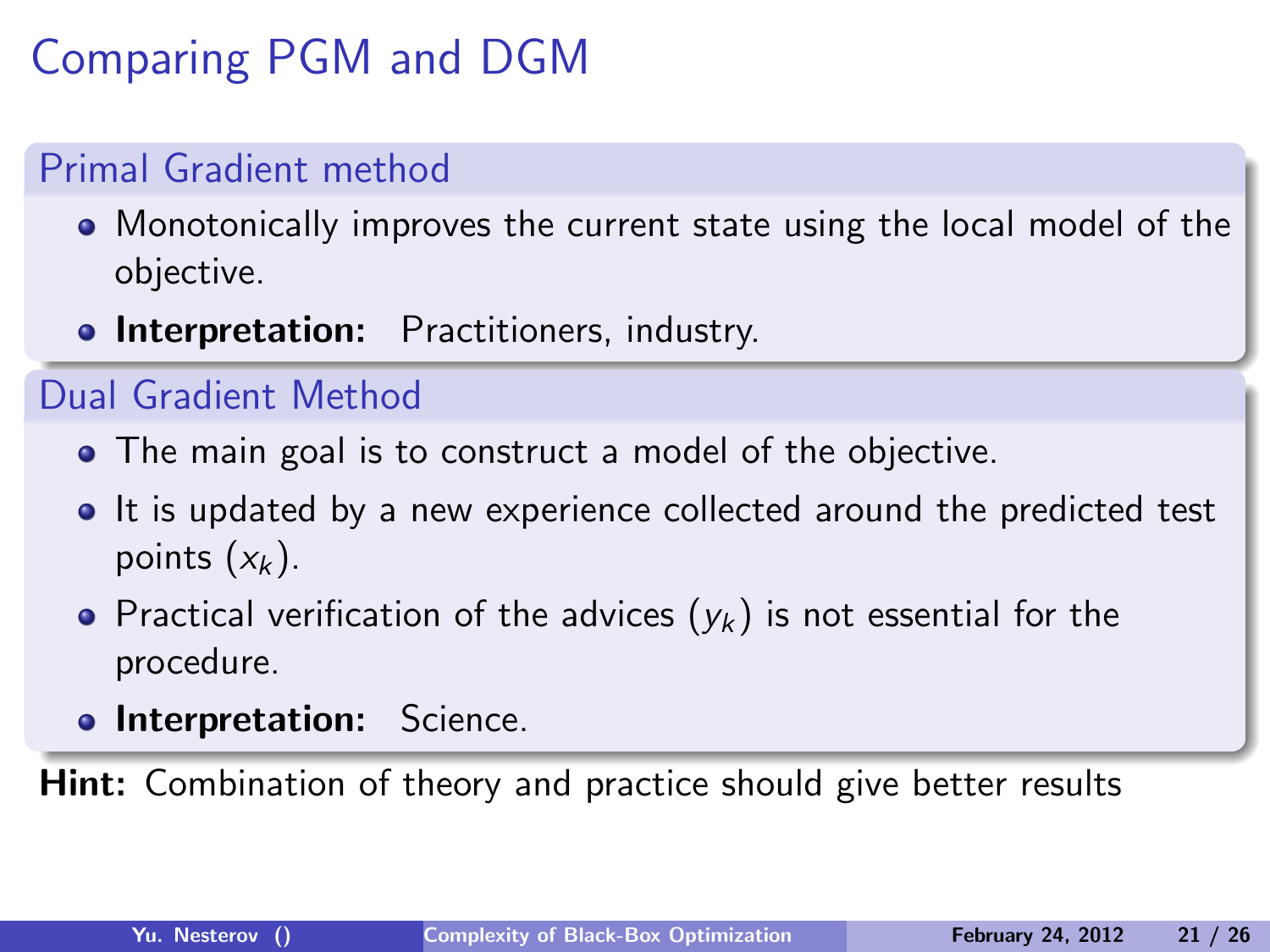### Estimating sequences

**Def.** A sequences  $\{\phi_k(x)\}_{k=0}^{\infty}$  and  $\{\lambda_k\}_{k=0}^{\infty}$ ,  $\lambda_k \ge 0$  are called the estimating sequences if  $\lambda_k \to 0$  and  $\forall x \in Q$ ,  $k > 0$ ,

$$
(*): \quad \phi_k(x) \leq (1-\lambda_k)f(x) + \lambda_k \phi_0(x).
$$

**Lemma:** If  $(**)$  :  $f(x^k) \leq \phi_k^* \equiv \min_{x \in Q} \phi_k(x)$ , then  $f(x^k) - f^* \leq \lambda_k[\phi_0(x^*) - f^*] \to 0.$ 

**Proof.** 
$$
f(x^k) \le \phi_k^* = \min_{x \in Q} \phi_k(x) \le \min_{x \in Q} [(1 - \lambda_k)f(x) + \lambda_k \phi_0(x)] \le (1 - \lambda_k)f(x^*) + \lambda_k \phi_0(x^*)
$$
.  $\square$ 

Rate of  $\lambda_k \to 0$  defines the rate of  $f(x^k) \to f^*.$ 

#### **Questions**

- How to construct the estimating sequences?
- How we can ensure  $(**)$ ?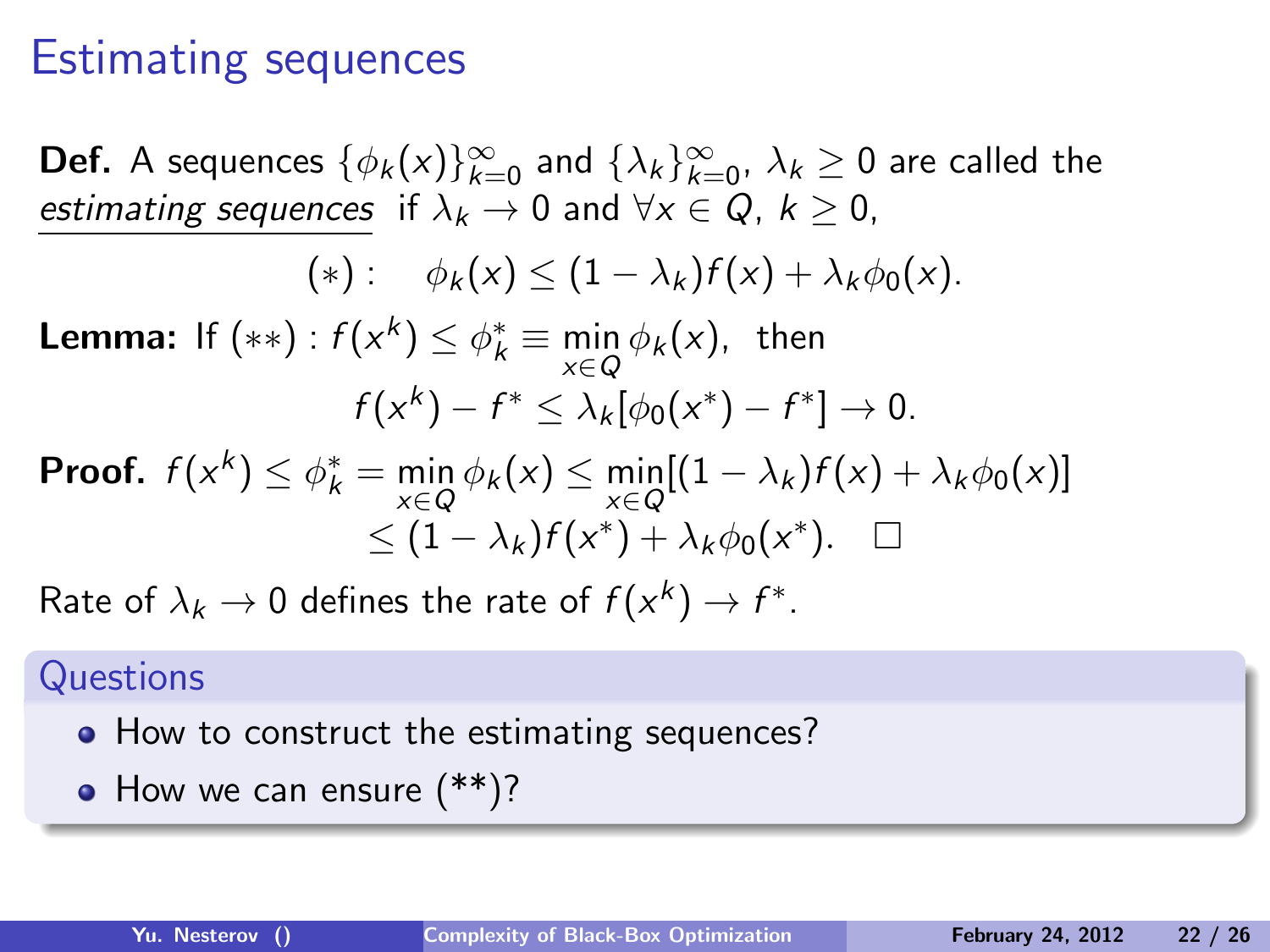### Updating estimating sequences

Let 
$$
\phi_0(x) = \frac{1}{2} ||x - x^0||^2
$$
,  $\lambda_0 = 1$ ,  $\{y^k\}_{k=0}^{\infty}$  is a sequence in *Q*, and  
\n $\{\alpha_k\}_{k=0}^{\infty}$ :  $\alpha_k \in (0, 1)$ ,  $\sum_{k=0}^{\infty} \alpha_k = \infty$ . Then  $\{\phi_k(x)\}_{k=0}^{\infty}$ ,  $\{\lambda_k\}_{k=0}^{\infty}$ :  
\n
$$
\lambda_{k+1} = (1 - \alpha_k)\lambda_k,
$$
  
\n
$$
\phi_{k+1}(x) = (1 - \alpha_k)\phi_k(x) + \alpha_k[f(y^k) + \langle f'(y^k), x - y^k \rangle]
$$

are estimating sequences.

**Proof:**  $\phi_0(x) \leq (1 - \lambda_0)f(x) + \lambda_0\phi_0(x) \equiv \phi_0(x)$ . If (\*) holds for some  $k \geq 0$ , then

$$
\phi_{k+1}(x) \leq (1-\alpha_k)\phi_k(x) + \alpha_k f(x)
$$
\n
$$
= (1 - (1 - \alpha_k)\lambda_k)f(x) + (1 - \alpha_k)(\phi_k(x) - (1 - \lambda_k)f(x))
$$
\n
$$
\leq (1 - (1 - \alpha_k)\lambda_k)f(x) + (1 - \alpha_k)\lambda_k\phi_0(x)
$$
\n
$$
= (1 - \lambda_{k+1})f(x) + \lambda_{k+1}\phi_0(x). \square
$$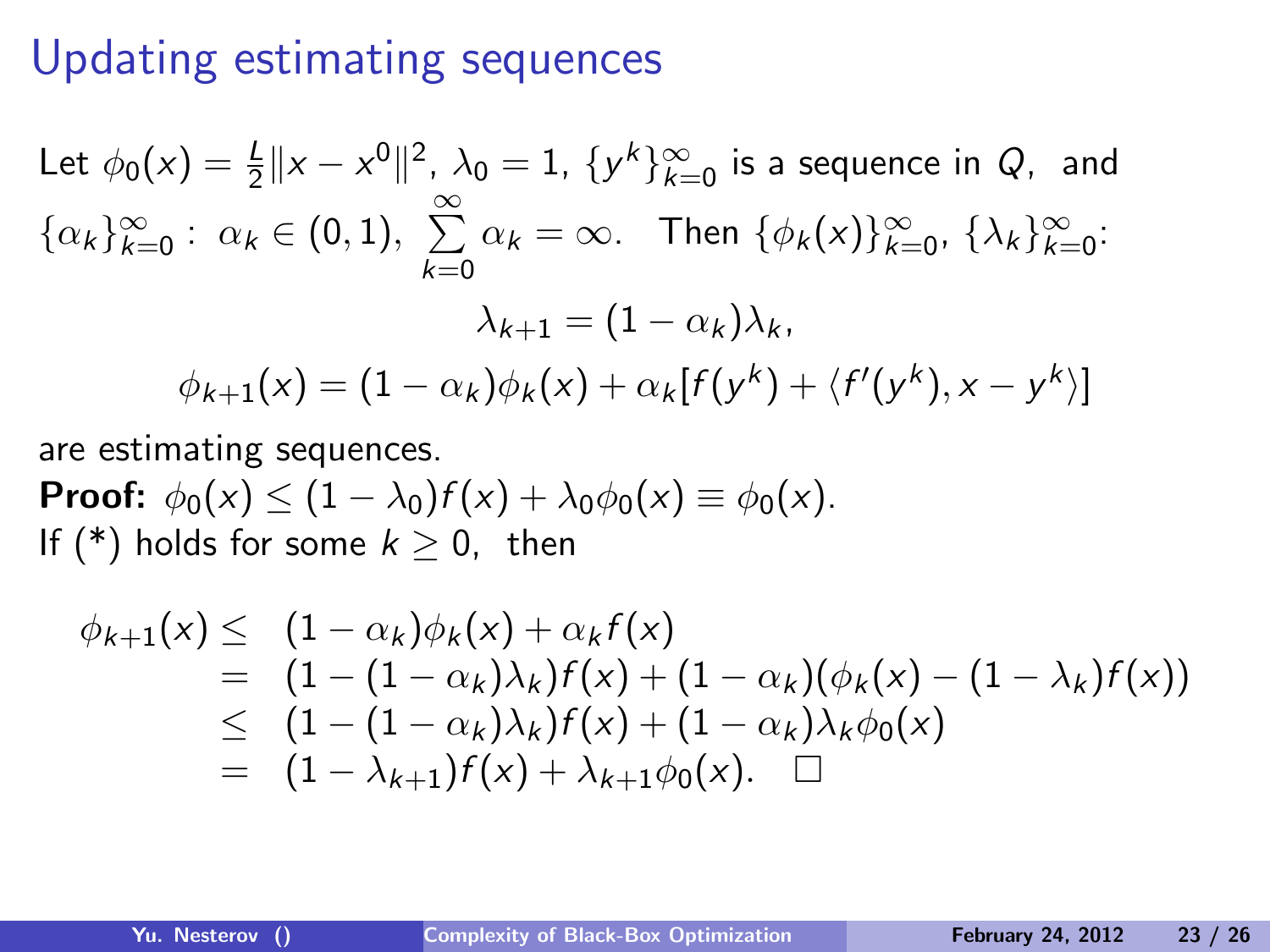# Updating the points

Denote 
$$
\phi_k^* = \min_{x \in Q} \phi_k(x)
$$
,  $v^k = \arg \min_{x \in Q} \phi_k(x)$ . Suppose  $\phi_k^* \ge f(x^k)$ .  
\n $\phi_{k+1}^* = \min_{x \in Q} \{ (1 - \alpha_k)\phi_k(x) + \alpha_k[f(y^k) + \langle f'(y^k), x - y^k \rangle] \} \ge$   
\n $\min_{x \in Q} \{ (1 - \alpha_k)[\phi_k^* + \frac{\lambda_k l}{2} ||x - v_k||^2] + \alpha_k [f(y^k) + \langle f'(y^k), y - y^k \rangle] \}$   
\n $\ge \min_{x \in Q} \{ f(y^k) + \frac{(1 - \alpha_k)\lambda_k l}{2} ||x - v_k||^2$   
\n $+ \langle f'(y^k), \alpha_k(x - y^k) + (1 - \alpha_k)(x^k - y^k) \rangle \}$   
\n $(y_k \stackrel{\text{def}}{=} (1 - \alpha_k)x^k + \alpha_k v^k = x^k + \alpha_k (v^k - x^k))$   
\n $= \min_{x \in Q} \{ f(y^k) + \frac{(1 - \alpha_k)\lambda_k l}{2} ||x - v_k||^2 + \alpha_k \langle f'(y^k), x - v^k \rangle \}$   
\n $= \min_{y = x^k + \alpha_k(x - x^k)} \{ f(y^k) + \frac{(1 - \alpha_k)\lambda_k l}{2\alpha_k^2} ||y - y_k||^2 + \langle f'(y^k), y - y^k \rangle \} \ge f(x^{k+1})$   
\n**Answer:**  $\alpha_k^2 = (1 - \alpha_k)\lambda_k$ .  $x_{k+1} = T_L(y_k)$ .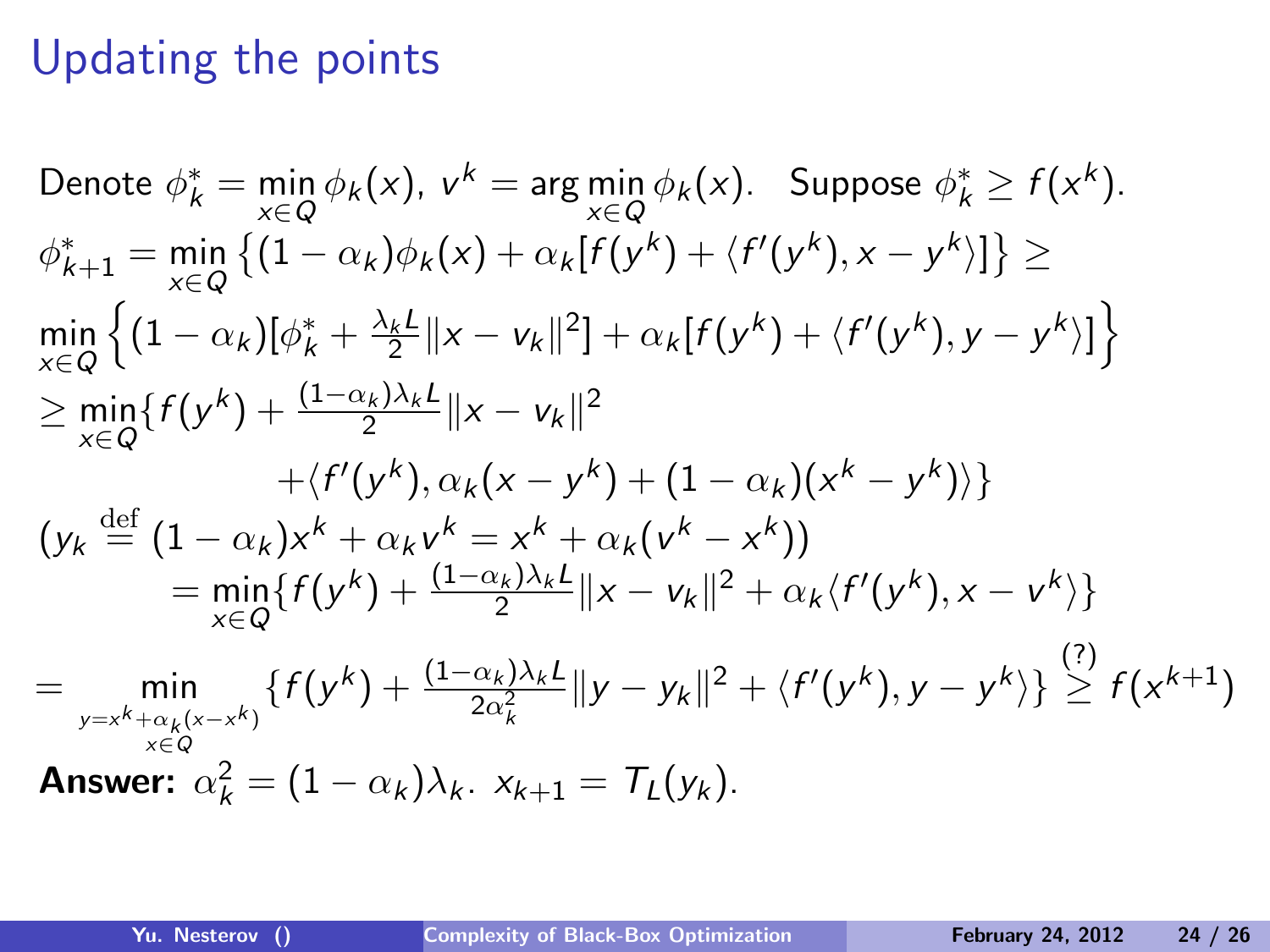# Optimal method

Choose 
$$
v^0 = x^0 \in Q
$$
,  $\lambda_0 = 1$ ,  $\phi_0(x) = \frac{1}{2} ||x - x^0||^2$ .

For  $k \geq 0$  iterate:

• Compute 
$$
\alpha_k
$$
:  $\alpha_k^2 = (1 - \alpha_k)\lambda_k \equiv \lambda_{k+1}$ .

• Define 
$$
y_k = (1 - \alpha_k)x^k + \alpha_k v^k
$$
.

• Compute 
$$
x^{k+1} = T_L(y^k)
$$
.

$$
\bullet \ \phi_{k+1}(x) = (1-\alpha_k)\phi_k(x) + \alpha_k[f(y^k) + \langle f'(y^k), x - y^k \rangle].
$$

**Convergence:** Denote  $a_k = \lambda_k^{-1/2}$  $\frac{-1}{2}$ . Then

$$
a_{k+1} - a_k = \frac{\lambda_k^{1/2} - \lambda_{k+1}^{1/2}}{\lambda_k^{1/2} \lambda_{k+1}^{1/2}} = \frac{\lambda_k - \lambda_{k+1}}{\lambda_k^{1/2} \lambda_{k+1}^{1/2} (\lambda_k^{1/2} + \lambda_{k+1}^{1/2})} \ge \frac{\lambda_k - \lambda_{k+1}}{2\lambda_k \lambda_{k+1}^{1/2}} = \frac{\alpha_k}{2\lambda_{k+1}^{1/2}} = \frac{1}{2}.
$$
  
Thus,  $a_k \ge 1 + \frac{k}{2}$ . Hence,  $\lambda_k \le \frac{4}{(k+2)^2}$ .